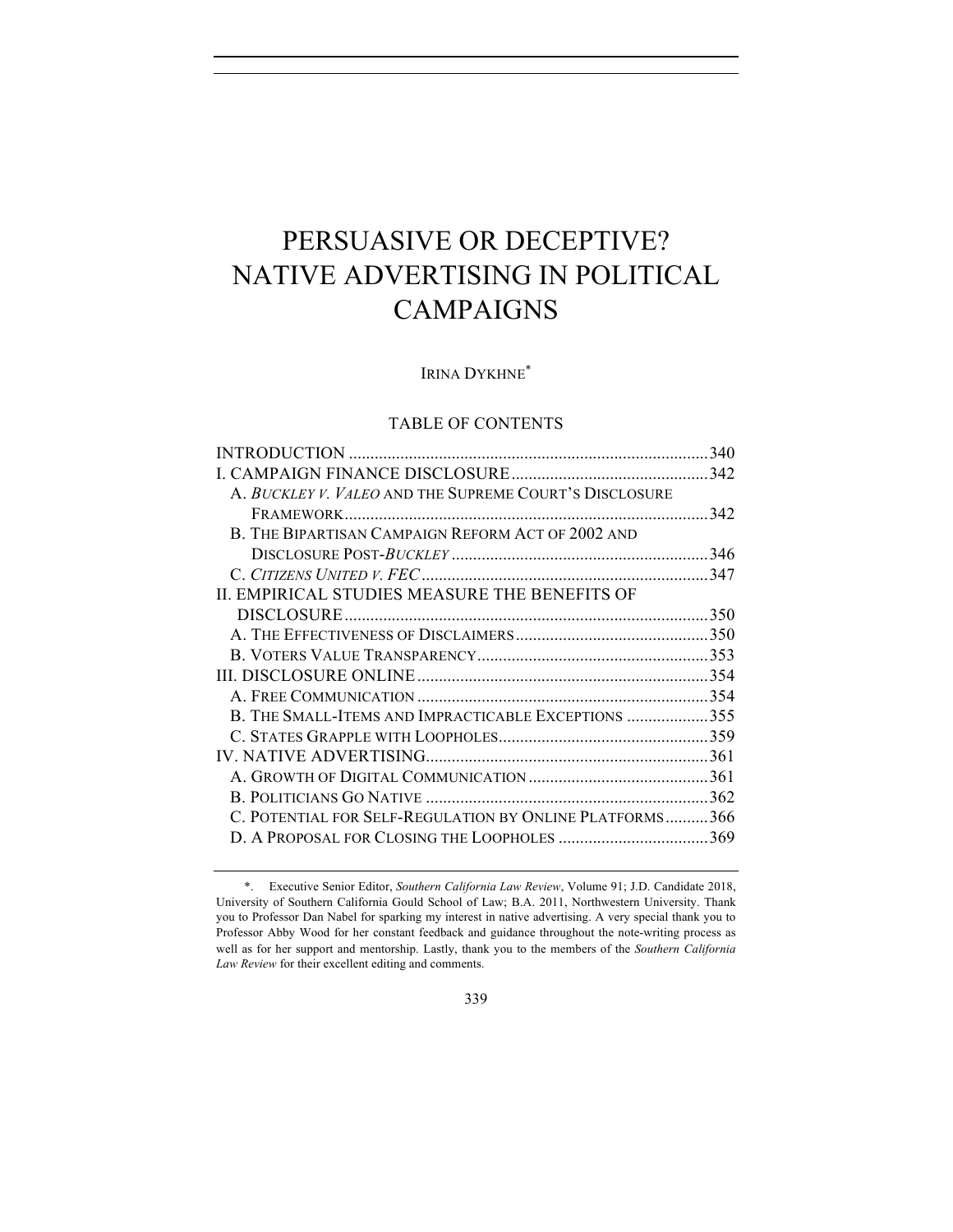| 340 | SOUTHERN CALIFORNIA LAW REVIEW | [Vol. 91:339] |
|-----|--------------------------------|---------------|
|     |                                |               |

CONCLUSION.........................................................................................373

# INTRODUCTION

Political advertising is undergoing what some experts have coined a "revolution," as digital advertising catches up with—and looks poised to overtake—television advertising as the most effective way of reaching voters during a political campaign.<sup>1</sup> An increasingly popular method of communicating with voters online is through native advertisements—ads that match the editorial content of media or technology platforms, making them less intrusive but also more difficult to identify as advertising. Native ads can be used to match a broad range of environments and now can be found in online newspapers, social media platforms like Facebook, and even mobile and video games. New native advertising techniques have become so sophisticated that, according to studies, many consumers cannot distinguish a native ad from editorial content.<sup>2</sup> Politicians have identified the potential appeal of native ads, particularly as a tool for engaging younger voters through popular mediums such as social media and games. But in the political sphere, due to several outdated loopholes in current federal election law, native ads may be exempt from having to include typically mandatory disclaimers, making them particularly difficult to identify as advertisements.<sup>3</sup> This Note argues that native ads create disclosure issues when they are used in settings such as mobile games, where users may have no expectation of seeing political advertisements, if the platforms are exempt from disclaimer requirements due to alleged practical limitations.

Part I of this Note provides a brief overview of the Supreme Court's campaign finance jurisprudence since the seminal case, *Buckley v. Valeo*. 4 In *Buckley*, the Supreme Court identified three governmental interests that support upholding campaign finance disclosure: providing voters with information, deterring corruption, and enforcing campaign finance laws.<sup>5</sup>

<sup>1.</sup> Nathaniel Persily, *The Coming Revolution in Campaign Communication*, SACRAMENTO BEE (May 30, 2015, 5:00 PM), http://www.sacbee.com/opinion/california-forum/article22581321.html.

<sup>2.</sup> Joe Lazauskas, *Article or Ad? When It Comes to Native Advertising, No One Knows*, CONTENTLY (Sept. 8, 2015), https://contently.com/strategist/2015/09/08/article-or-ad-when-it-comesto-native-no-one-knows; Erik Sass, *Consumers Can't Tell Native Ads from Editorial Content*, MEDIAPOST (Dec. 31, 2015), http://www.mediapost.com/publications/article/265789/consumersconsumers-cant-tell-native-ads-from-editorial-con.html (discussing findings by Grady College showing that fewer than 8% of participants identified native advertisements as promotions).

<sup>3.</sup> *See infra* Part III.B.

<sup>4.</sup> Buckley v. Valeo, 424 U.S. 1, 6 (1976) (per curiam).

<sup>5.</sup> *Id.* at 66–68.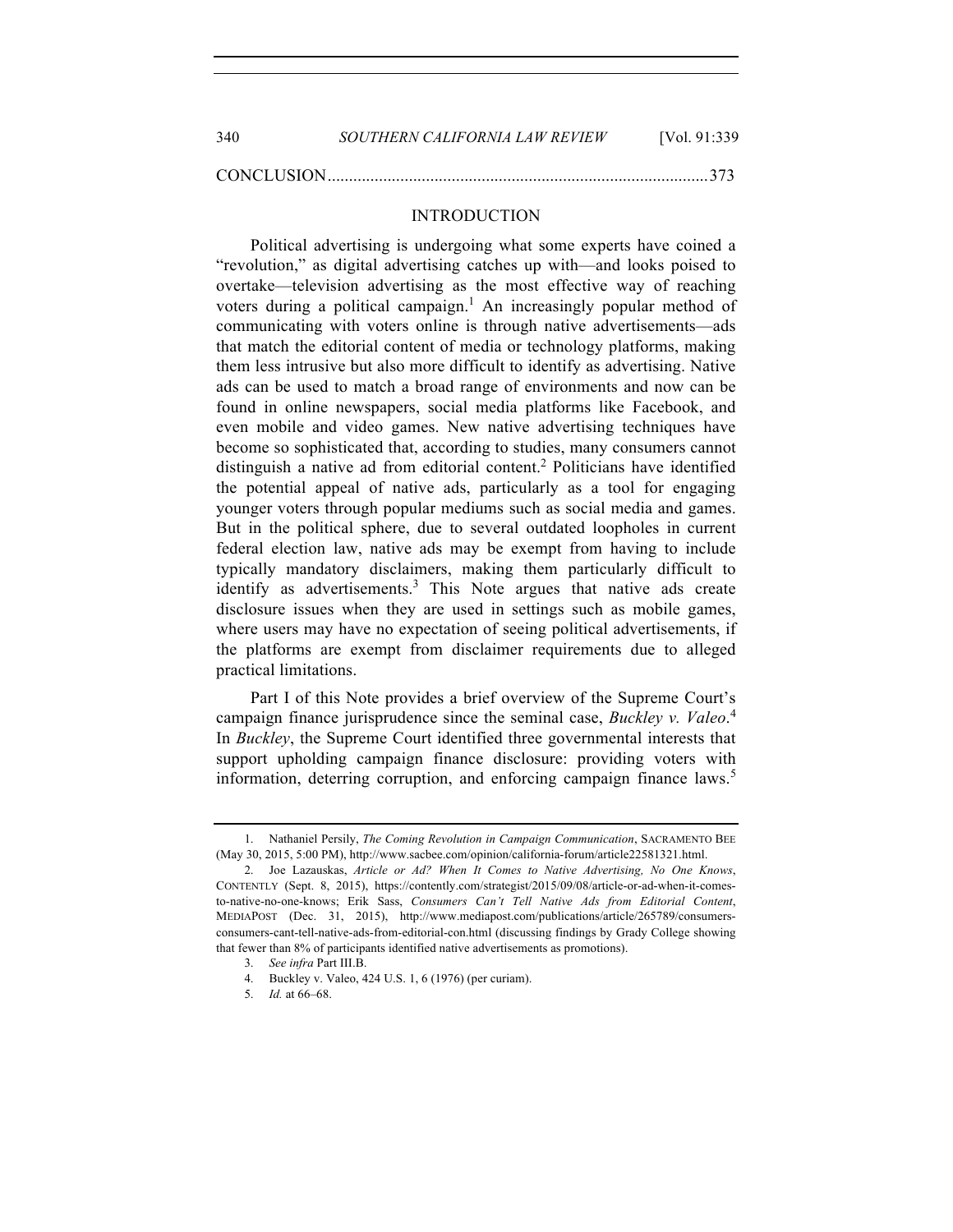The cases discussed in Part I demonstrate that while the Supreme Court has gradually deregulated campaign finance laws in its jurisprudence since *Buckley*, it has continued to uphold disclosure as a "less restrictive alternative to more comprehensive regulations of speech."<sup>6</sup>

Part II examines several empirical studies to show that disclosure can in fact promote the informational interest laid out by the Court and that voters care about being informed. With this background in place, Part III turns to Internet-specific advertising and points out that disclosure regulation is significantly less robust for online advertising than for other forms of political communication. In particular, the Federal Election Commission ("FEC")'s small-items and impracticable exceptions—which allow certain items to forego disclaimers due to size limitations or in the interest of convenience—have created loopholes that digital advertisers have sought to take advantage of to circumvent traditional disclaimer requirements. Pointing to these exceptions, major Internet companies including Google and Facebook have argued that their ads should not be obligated to have disclaimers because of their small size. Part IV focuses on the rise of native advertising—specifically in unconventional contexts such as mobile games—arguing that the changing landscape of political advertising and the growing influence of potentially deceptive native ads have reinvigorated the need for the FEC to close outdated loopholes that may mislead and deceive voters. As made evident by the 2016 presidential campaign, false and misleading information can proliferate online. With everyone from politicians to the news media to social media websites acknowledging the problem of "fake news," now is a particularly salient time for the FEC to do its part to promote truthfulness and transparency online.<sup>7</sup> Lastly, Part IV proposes a solution for closing the loopholes for paid Internet ads, tracking the regulatory language adopted by several states as a guidepost. Using Snapchat as a model of how such a regulatory

<sup>6.</sup> Citizens United v. FEC, 558 U.S. 310, 369 (2010). *See also* Jennifer A. Heerwig & Katherine Shaw, *Through a Glass, Darkly: The Rhetoric and Reality of Campaign Finance Disclosure*, 102 GEO. L.J. 1443, 1445 (2014); Abby K. Wood, *Show Me the Money: "Dark Money" and the Informational Benefit of Campaign Finance Disclosure* 4–7, 13 (Ctr. for Law & Social Sci. Research Papers Series No. CLASS17-24, Legal Studies Research Papers Series No. 17-23, 2017), https://papers.ssrn.com/ sol3/papers.cfm?abstract\_id=3029095 [hereinafter *Show Me The Money*].

<sup>7.</sup> *See* Katie Rogers & Jonah Engel Bromwich, *The Hoaxes, Fake News and Misinformation We Saw on Election Day*, N.Y. TIMES (Nov. 8, 2016), https://nyti.ms/2nyMJ4r; Sam Schechner, *Facebook and Google Step Up Efforts to Combat Fake News*, WALL ST. J. (Feb. 6, 2017, 3:24 PM), https://www.wsj.com/articles/facebook-and-google-step-up-efforts-to-combat-fake-news-1486396476; Craig Silverman, *This Analysis Shows How Viral Fake Election News Stories Outperformed Real News on Facebook*, BUZZFEED (Nov. 16, 2016, 2:15 PM), https://www.buzzfeed.com/craigsilverman/viralfake-election-news-outperformed-real-news-on-facebook.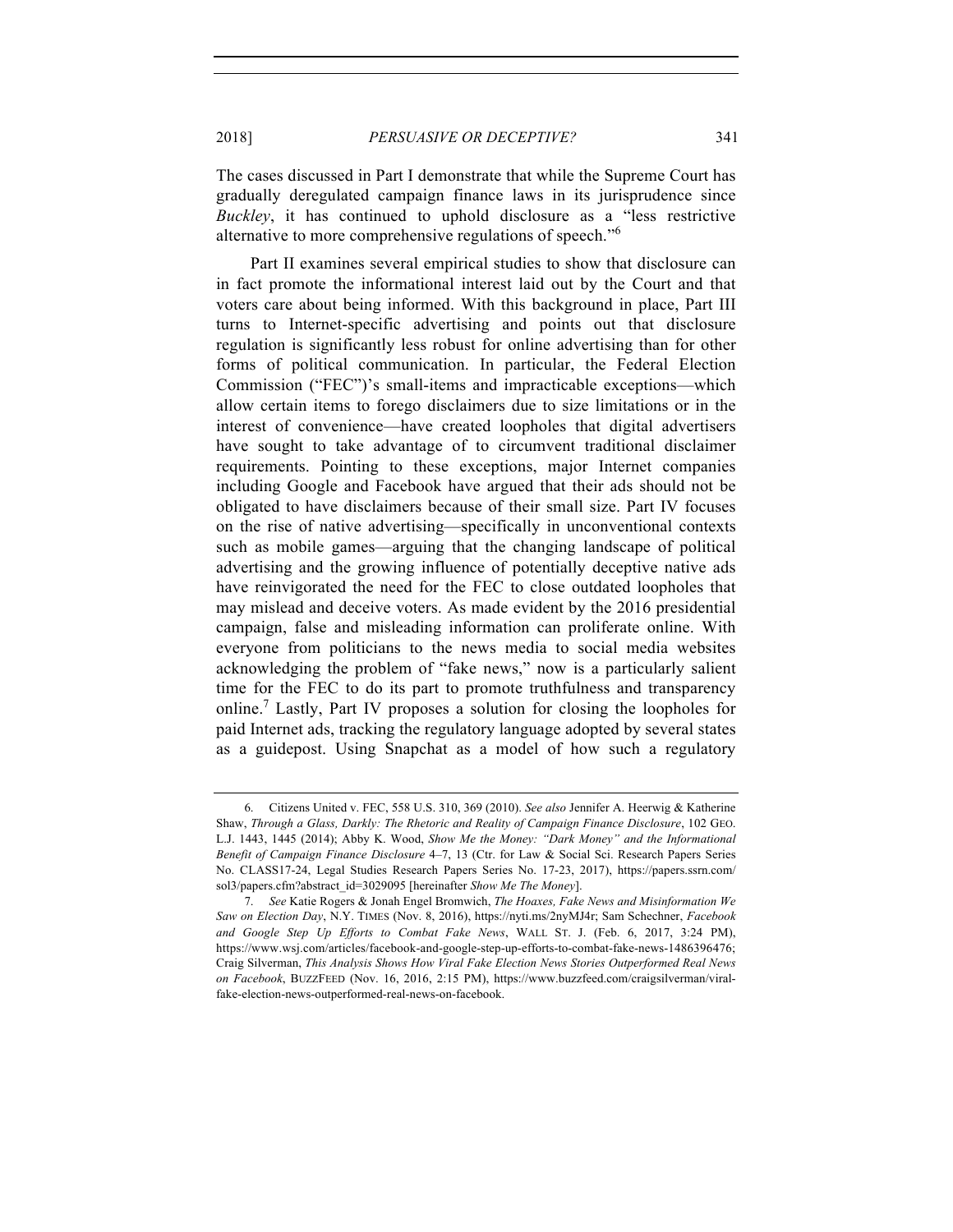solution may be implemented, this Note argues that it is possible to craft regulatory language that will protect voters without stifling innovation or technological advances.

# I. CAMPAIGN FINANCE DISCLOSURE

The following discussion traces some of the Supreme Court's most significant rulings in the realm of campaign finance from the past several decades, demonstrating that while the Court has gradually chipped away at campaign finance regulation—including striking down limits on campaign contributions and expenditures—it has continued to uphold disclosure as a less restrictive means of promoting important governmental interests. Today, disclosure laws seem to be the last remaining avenue for regulating campaign finance.<sup>8</sup>

# A. *BUCKLEY V. VALEO* AND THE SUPREME COURT'S DISCLOSURE FRAMEWORK

In 1971, Congress passed the Federal Election Campaign Act  $("FECA")$ , intending to reform campaign finance, including spending and fundraising.<sup>10</sup> Congress passed even more aggressive amendments to FECA just a few years later in 1974.<sup>11</sup> Together, the 1971 and 1974 FECA regulations created limits on both contributions and independent expenditures. Contributions are "anything of value" made directly to candidates for political office or to the political committees that support them<sup>12</sup> while independent expenditures are "expenditure[s] by a person for a communication expressly advocating the election or defeat of a clearly identified candidate that is not made in cooperation, consultation, or concert with, or at the request or suggestion of, a candidate, a candidate's authorized committee, or their agents, or a political party committee or its agents."<sup>13</sup> In other words, independent expenditures are not coordinated with a candidate or a political party. FECA prohibited individuals from

<sup>8.</sup> *See generally* Heerwig & Shaw, *supra* note 6; *Show Me the Money*, *supra* note 6; Katherine Shaw, *Taking Disclosure Seriously*, YALE L. & POL'Y REV. INTER ALIA (Apr. 3, 2016), https://ylpr.yale.edu/inter\_alia/taking-disclosure-seriously.

<sup>9.</sup> Federal Election Campaign Act of 1971, Pub. L. No. 92-225, 86 Stat. 3 (1972).

<sup>10.</sup> ERIKA FRANKLIN FOWLER ET AL., POLITICAL ADVERTISING IN THE UNITED STATES 14 (2016).

<sup>11</sup>*.* Federal Election Campaign Act Amendments of 1974, Pub. L. No. 93-443, 88 Stat. 1263; FOWLER ET AL., *supra* note 10, at 14*.*

<sup>12.</sup> 11 C.F.R. § 100.52(a) (2017); *Contribution Limits*, FED. ELECTION COMMISSION https://transition.fec.gov/pages/brochures/contrib.shtml#Contribution\_Limits (last visited Jan. 12, 2018).

<sup>13.</sup> 11 C.F.R § 100.16(a).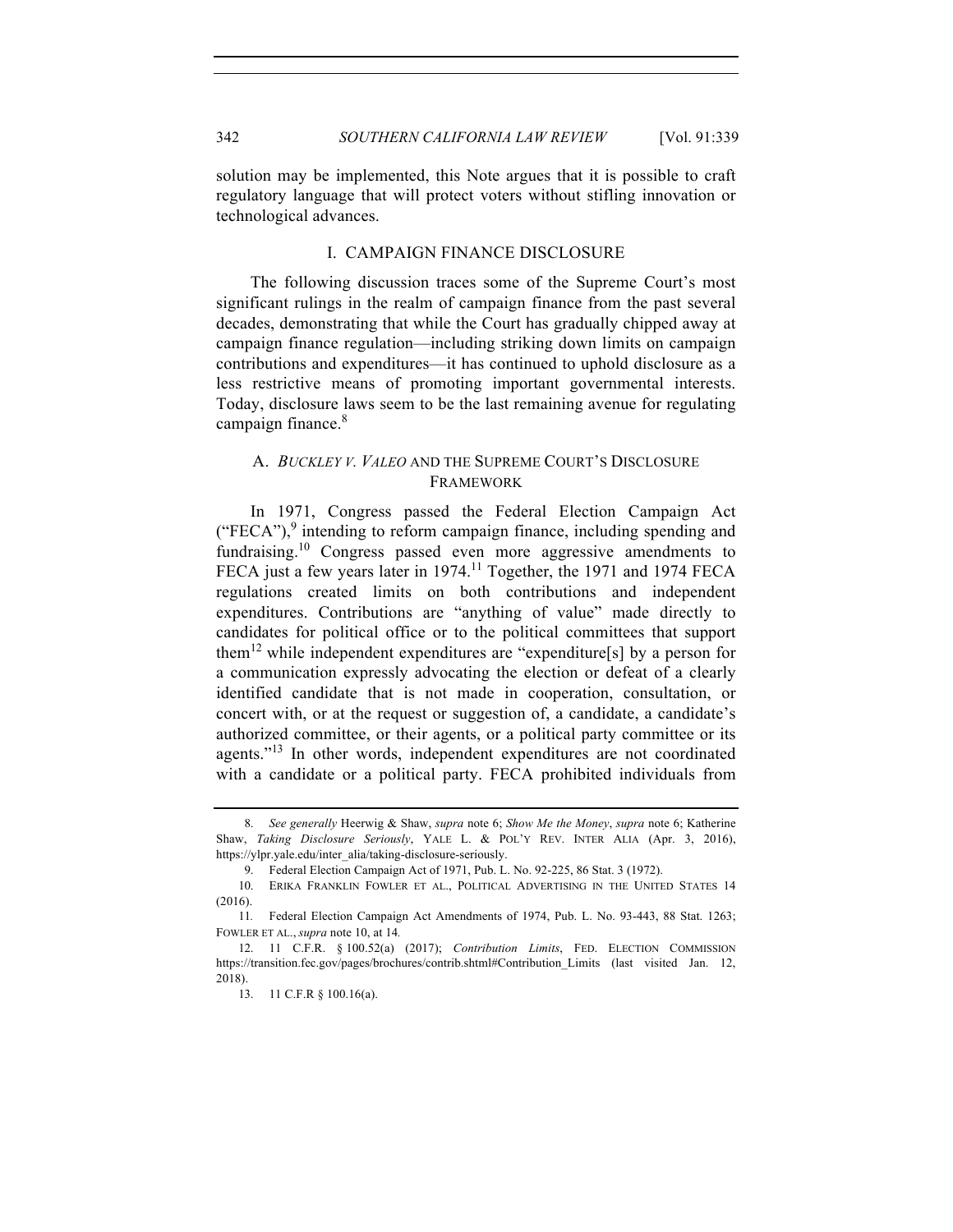contributing more than \$25,000 in a single year or more than \$1,000 to any

one candidate in an election campaign.<sup>14</sup> FECA also prohibited expenditures in excess of \$1,000 per year spent "relative to a clearly identified candidate."15

In 1976, FECA was challenged before the Supreme Court in *Buckley v. Valeo*. <sup>16</sup> In *Buckley*, the Court upheld FECA's contribution limits to quell the potential of "quid pro quo" corruption as well as the appearance of corruption.<sup>17</sup> The Court asserted that limits on contributions created only "marginal restriction[s] upon the contributor's ability to engage in free communication"18 because, more than anything else, contributions are "symbolic" showings of support for the candidate.<sup>19</sup> Limits on contributions would affect the size of an individual's showing of support, but would not altogether prevent an individual from expressing his or her support for a political candidate.<sup>20</sup> At the same time, large political contributions might lead to an exchange of favors in return for political contributions, which could undermine the "integrity of our system of representative democracy."<sup>21</sup> Even if contributions do not lead to actual corruption, the public might perceive corruption in a system where large individual contributions to political candidates are permitted, which would be nearly as dangerous to the integrity of our representative democracy as actual corruption.<sup>22</sup> Based upon these grounds, the Court deemed that a limited restriction on First Amendment rights was justified.<sup>23</sup>

Limits on individual and interest-group expenditures, on the other hand, were struck down.<sup>24</sup> First, the Court held that the statutory language limiting expenditures "relative to a clearly identified candidate" was too vague and must be more narrowly construed, to apply only to spending on "communications that in express terms advocate the election or defeat of a

<sup>14.</sup> Buckley v. Valeo, 424 U.S. 1, 13 (1976) (per curiam) (citing 18 U.S.C. § 608(b)(1), (3) (Supp. IV 1970) (repealed 1976)).

<sup>15.</sup> *Id.* (citing 18 U.S.C. § 608(e) (repealed 1976)).

<sup>16.</sup> *Id.* at 6; FOWLER ET AL., *supra* note 10, at 16.

<sup>17.</sup> *Buckley*, 424 U.S. at 26–29.

<sup>18.</sup> *Id.* at 20–21.

<sup>19.</sup> *Id.* at 21.

<sup>20.</sup> *Id.* at 20–21

<sup>21.</sup> *Id.* at 26–27.

<sup>22.</sup> *Id.* at 27.

<sup>23.</sup> *Id.*

<sup>24.</sup> *Id.* at 50–51. *See also* FOWLER ET AL., *supra* note 10, at 18. While limits on independent expenditures by political parties made on behalf of candidates survived *Buckley*, these limits were also later struck down. *See* Colo. Republican Federal Campaign Comm. v. FEC, 518 U.S. 604, 608 (1996).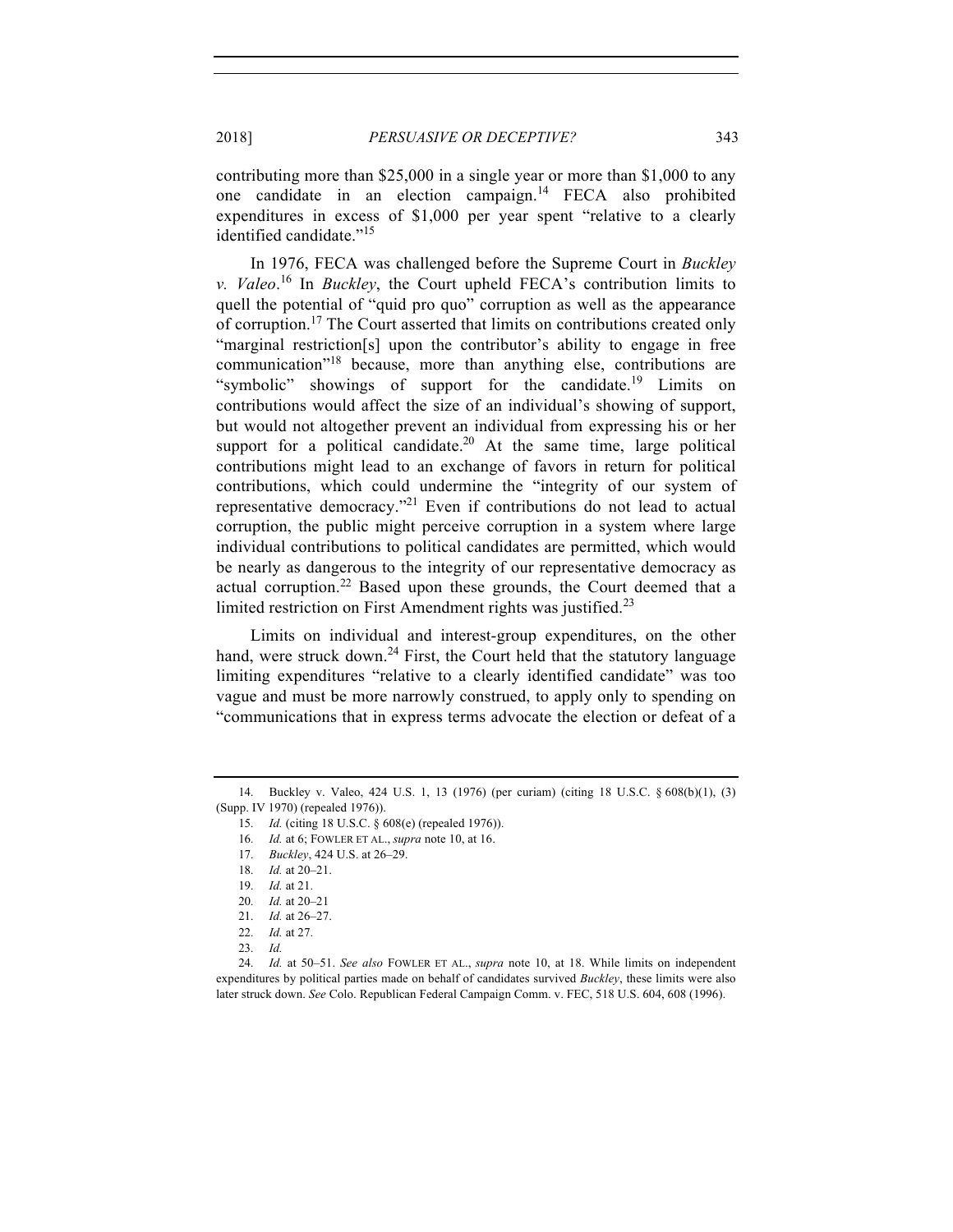clearly identified candidate."<sup>25</sup> But even on such narrower grounds, the Court found that the limitation on expenditures could not be justified by the governmental interest of preventing actual corruption or the appearance of corruption. Because expenditures cannot be made in coordination with a candidate or campaign—if they were, they would be treated as contributions—they do not pose a risk of quid pro quo relationships.<sup>26</sup> Moreover, the Court argued that spending was equivalent to speech, and thus restricting the ability to spend on an election was the same as cutting off one's ability to speak, which would impermissibly violate the First Amendment while failing to promote any legitimate government interest.<sup>27</sup>

Despite striking down some of FECA's spending limitations, the court fully upheld FECA's reporting and disclosure requirements.<sup>28</sup> Under FECA, political committees had to register with the FEC and keep records of expenditures and contributions, including the names and addresses of anyone who had contributed more than \$10 and the occupation and principal place of business of anyone who had contributed more than  $$100.<sup>29</sup>$  Candidates and political committees were also required to submit quarterly contribution and expenditure reports,<sup>30</sup> which would be available "for public inspection and copying."<sup>31</sup> Additionally, any individual or group that made a contribution or expenditure of more than \$100 in one year—excluding contributions to candidates or political committees—was required to file a statement with the FEC.<sup>32</sup>

The Court recognized that although mandatory disclosure has the potential to substantially encroach on First Amendment rights, it may be justified by a compelling government interest. $33$  However, any such justification for compelled disclosure must survive "exacting scrutiny."<sup>34</sup> The government interest must also have a "substantial relation" to the information that is to be disclosed. $35$  The Court identified three governmental interests that are "sufficiently important to outweigh the

<sup>25.</sup> *Buckley*, 424 U.S. at 43–44.

<sup>26.</sup> *Id.* at 44–49.

<sup>27.</sup> *Id.*

<sup>28.</sup> Heerwig & Shaw, *supra* note 6, at 1450–52 (citing *Buckley*, 424 U.S. at 83–84).

<sup>29.</sup> *Buckley*, 424 U.S. at 63 (citing 2 U.S.C. §§ 432(c)–(d), 433 (Supp. IV 1970)).

<sup>30.</sup> *Id.* (citing 2 U.S.C. § 434(a)).

<sup>31.</sup> *Id.* (quoting 2 U.S.C § 438(a)(4)).

<sup>32.</sup> *Id.* at 63–64 (citing 2 U.S.C § 434(e)).

<sup>33.</sup> *See id.* at 64–66.

<sup>34.</sup> *Id.* at 64.

<sup>35.</sup> *Id.*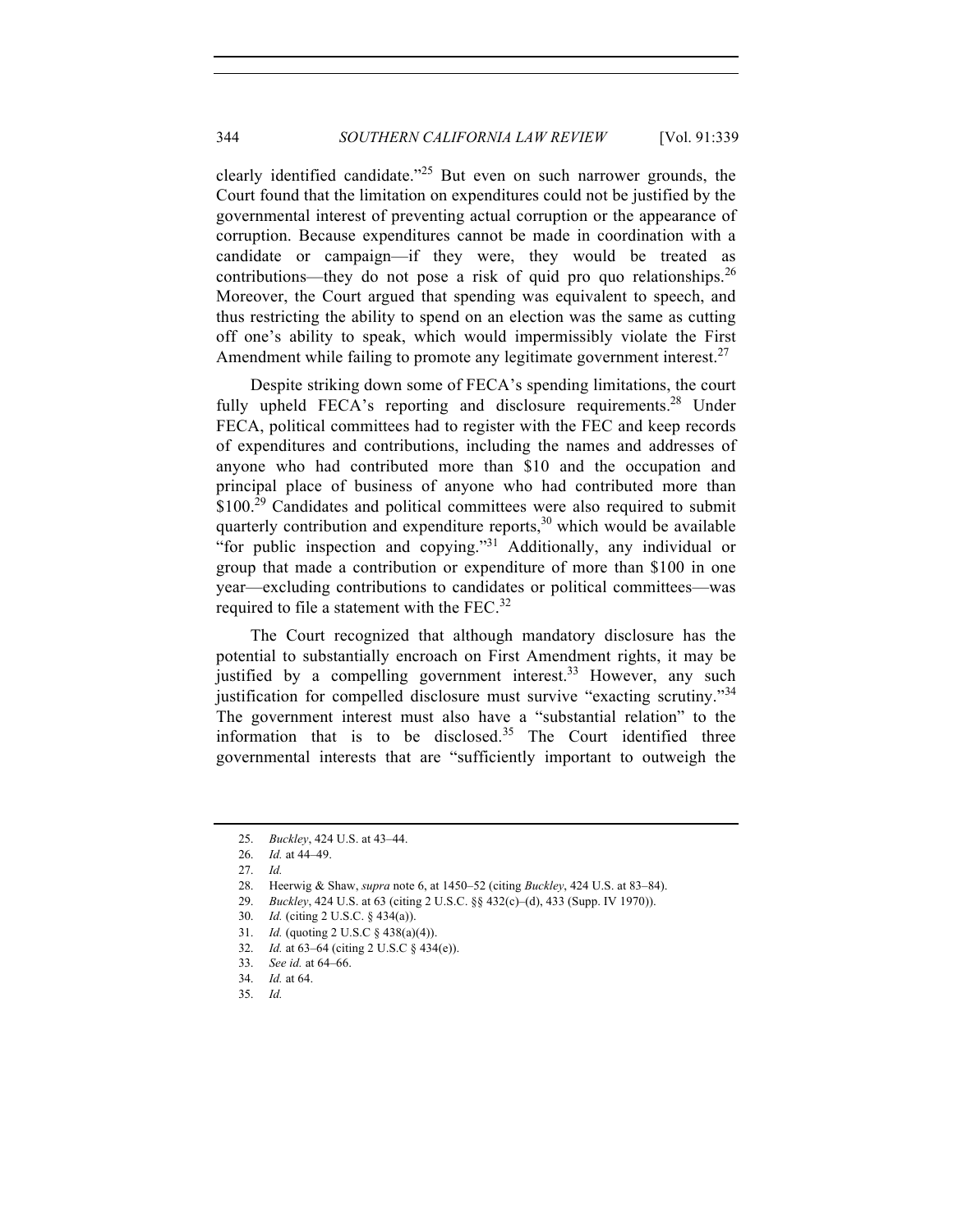possibility of infringement."<sup>36</sup> The first interest is the information that disclosure provides to voters.<sup>37</sup> The Court stated that the source of campaign money and how candidates spend it allows voters to "place each candidate in the political spectrum" more accurately than using only party labels or speeches.<sup>38</sup> Disclosure may also help voters identify any potential interests the candidate might hold.<sup>39</sup> Second, by exposing a candidate's source of money, disclosure helps deter corruption and the "appearance of corruption."<sup>40</sup> Candidates might be less inclined to grant special favors to their major donors if voters have access to donor information and may spot a quid pro quo relationship.<sup>41</sup> Third, disclosure helps with enforcement of campaign finance laws by exposing any potential violations of contribution limits, since contributions can be tracked and monitored through reported documents.<sup>42</sup>

Although it upheld compelled disclosure requirements, the Court acknowledged that disclosure can pose some threats.<sup>43</sup> In particular, disclosure may have a chilling effect on some people who would have contributed money absent the requirements.<sup>44</sup> Disclosure may also pose risks of harassment and retaliation against contributors.<sup>45</sup> On the basis of these concerns, some parties may be eligible for an exception from disclosure requirements if they can show a "reasonable probability" of "threats, harassment, or reprisals."<sup>46</sup> But despite these potential chilling effects, the Court, nevertheless, concluded that disclosure requirements "appear to be the least restrictive means of curbing the evils of campaign ignorance and corruption that Congress found to exist."<sup>47</sup>

41. *See id.*

45. *Id.*

46. *Id.* at 74. *See also* Doe v. Reed, 561 U.S. 186, 199–201 (2010) (quoting *Buckley*, 424 U.S. at 74) (holding that the State of Washington did not violate the First Amendment by making public the identities of signers of an anti-gay marriage petition because the state had a sufficiently important interest in maintaining the "integrity of the electoral process," but also noting that disclosure requirements may be struck down if a plaintiff shows a reasonable probability that the "compelled disclosure [of personal information] will subject them to threats, harassment, or reprisals from either Government officials or private parties"); Heerwig & Shaw, *supra* note 6, at 1452; *Show Me the Money*, *supra* note 6, at 5.

47. *Buckley*, 424 U.S. at 68. *See also* Heerwig & Shaw, *supra* note 6, at 1453.

<sup>36.</sup> *Id.* at 66.

<sup>37.</sup> *Id.*

<sup>38.</sup> *Id.* at 66–67 39. *Id.* at 67.

<sup>40.</sup> *Id.*

<sup>42.</sup> *Id.* at 67–68. 43. *See id.* at 68.

<sup>44.</sup> *Id.*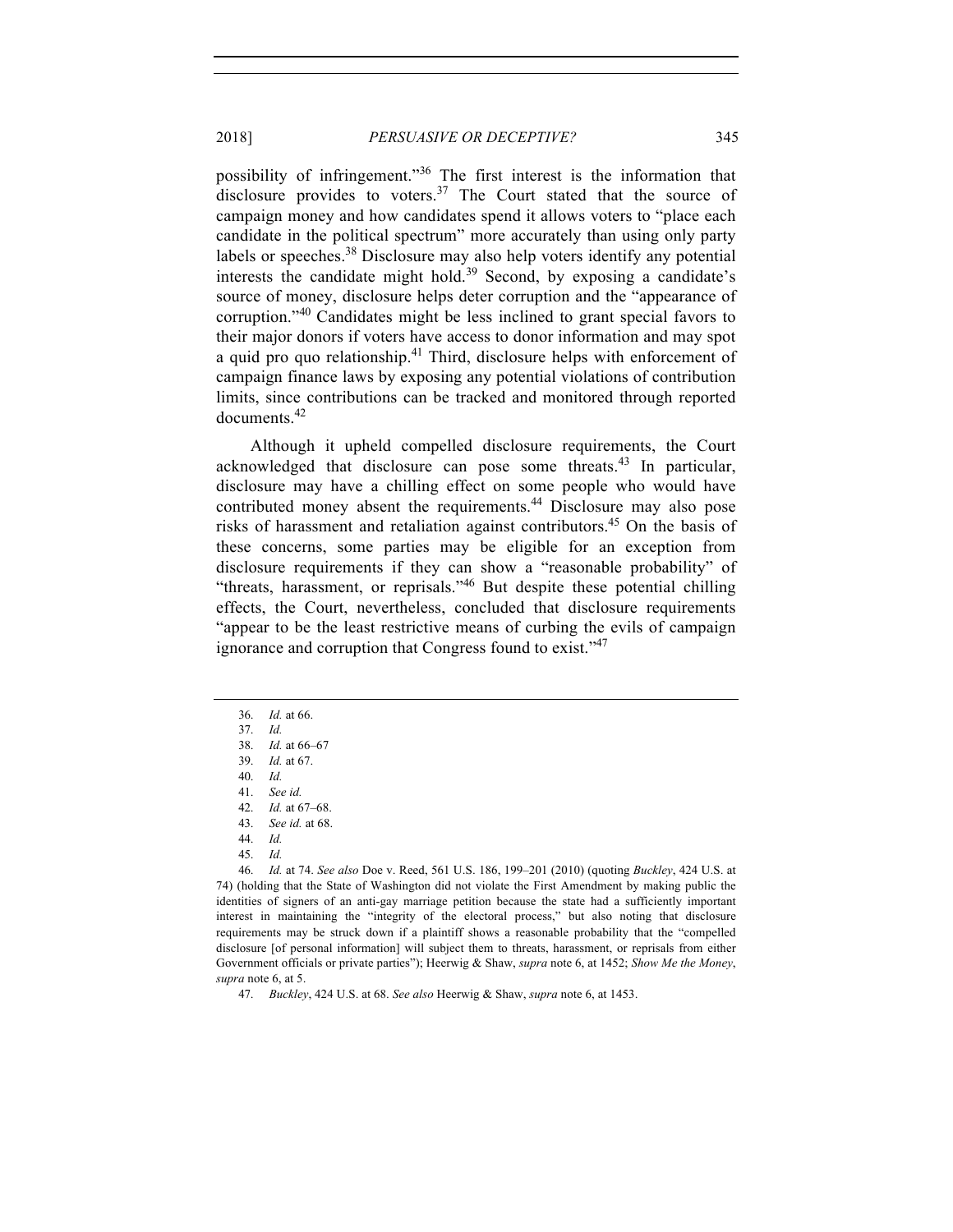# B. THE BIPARTISAN CAMPAIGN REFORM ACT OF 2002 AND DISCLOSURE POST-*BUCKLEY*

Congress made another attempt to reform campaign finance laws in 2002 with the Bipartisan Campaign Reform Act ("BCRA") (also known as the McCain-Feingold Act), which prohibited political parties from using funds raised outside of the limits of campaign finance laws, otherwise known as "soft money."<sup>48</sup> BCRA also attempted to regulate "sham issue ads."<sup>49</sup> An ad paid for by a party or an interest group that advocated for the election of a particular candidate by including "magic words" such as "vote for," "elect," "support," and similar expressions was considered express advocacy and had to comply with strict regulation requirements.<sup>50</sup> Ads that did not contain these magic words were called issue ads and could be paid for with soft money.<sup>51</sup> This loophole led to the rise of sham issue ads, which presumed to promote broad party values and did not have to disclose their source of funding, even if they featured a candidate, as long as the magic words were not used.<sup>52</sup>

BCRA tackled the issue of sham issue ads by establishing regulations for "electioneering communications."<sup>53</sup> An electioneering communication is "any broadcast, cable, or satellite communication which . . . refers to a clearly identified candidate for Federal office" and is made within thirty days of a primary or sixty days of a general election.<sup>54</sup> Unless the communication refers to a presidential or vice presidential candidate, it must also be "targeted to the relevant electorate," meaning that the communication can reach fifty thousand or more people.<sup>55</sup> Under BCRA, electioneering communications had to disclose their donors, include a disclaimer identifying who supported the ad, and could not be paid for with

<sup>48.</sup> ANTHONY CORRADO ET AL., THE NEW CAMPAIGN FINANCE SOURCEBOOK 30–43 (2005); *The FEC and the Federal Campaign Finance Law*, FED. ELECTION COMMISSION, https://transition.fec.gov/pages/brochures/fecfeca.shtml#Historical\_Background (last updated Feb. 2, 2018).

<sup>49.</sup> Douglas M. Spencer & Abby K. Wood, Citizens United*, States Divided: An Empirical Analysis of Independent Political Spending*, 89 IND. L.J. 315, 319 (2014). *See also* FOWLER ET AL., *supra* note 10, at 19.

<sup>50.</sup> FOWLER ET AL., *supra* note 10, at 19 (citing Buckley, 424 U.S. at 44 n.52).

<sup>51.</sup> *Id.* at 19.

<sup>52.</sup> *See* Spencer & Wood *supra* note 49, at 319. *See also* FOWLER ET AL., *supra* note 10, at 19– 20 (explaining political parties' general strategy shift following BCRA).

<sup>53.</sup> Spencer & Wood, *supra* note 49, at 319–20.

<sup>54.</sup> Bipartisan Campaign Reform Act of 2002, Pub. L. No. 107-155, sec. 201(a), § 304(f)(3), 116 Stat. 81, 89 (codified as amended at 52 U.S.C. § 30104(f)(3) (2015)).

<sup>55.</sup> *Id.*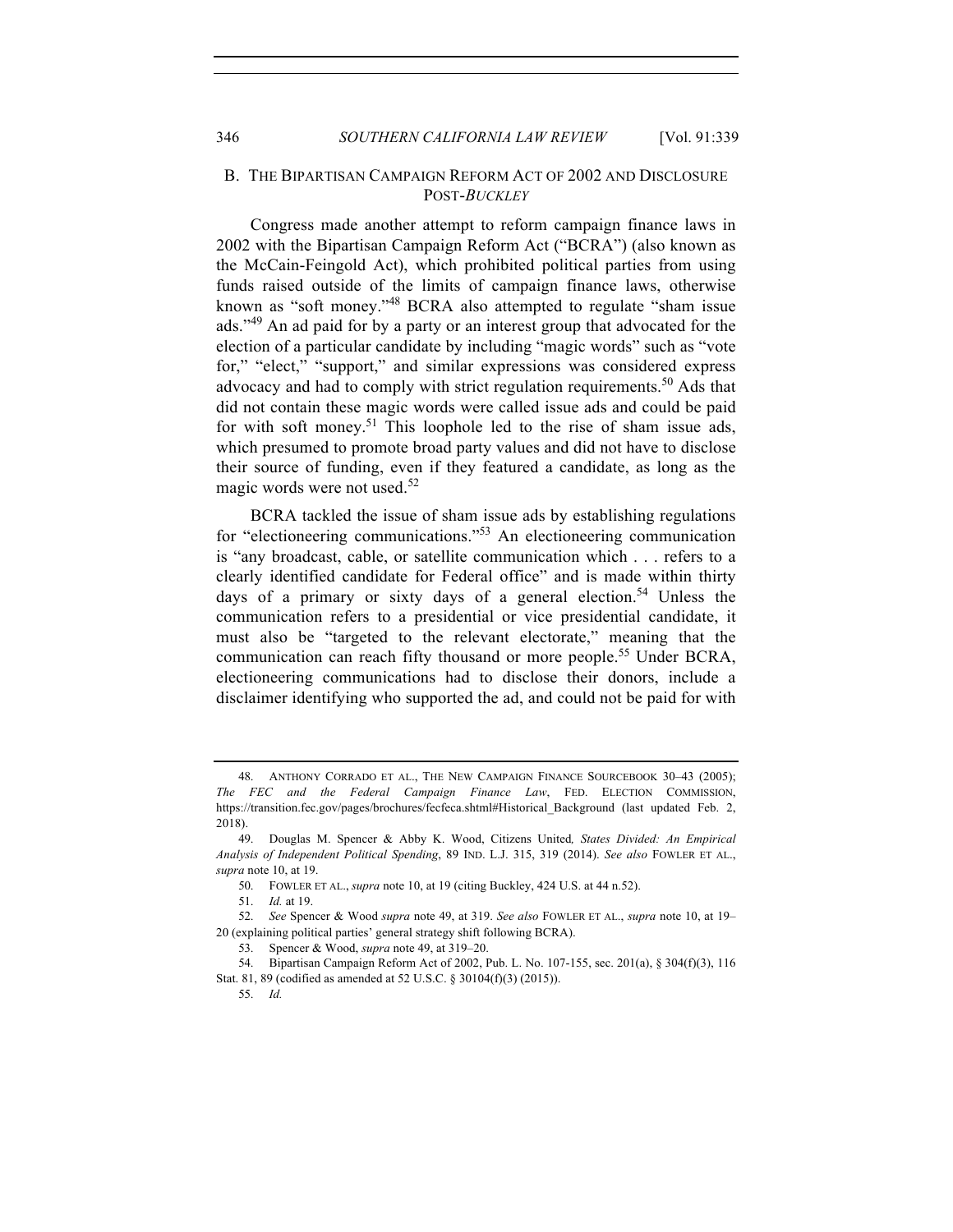funds from the general treasury of corporations or unions.<sup>56</sup>

BCRA was immediately controversial and was quickly challenged, eventually ending up in the Supreme Court in *McConnell v. FEC*. <sup>57</sup> In *McConnell*, the Court narrowly upheld BCRA's prohibition against corporate funding of electioneering communications.<sup>58</sup> However, the Court left open the possibility that the ban on corporate spending could be subject to as-applied challenges.<sup>59</sup> The Court was more enthusiastic about BCRA's disclosure requirements, upholding its provision that individuals or entities spending more than \$10,000 on electioneering communications be disclosed to the FEC, identifying the names and addresses of anyone who contributed more than  $$1,000$  to the communication.<sup>60</sup> The Court reaffirmed its reasoning from *Buckley* that disclosure supported important government interests.<sup>61</sup> The court held that "the important state interests that prompted the *Buckley* Court to uphold FECA's disclosure requirements—providing the electorate with information, deterring actual corruption and avoiding any appearance thereof, and gathering the data necessary to enforce more substantive electioneering restrictions—apply in full to BCRA."<sup>62</sup> In 2007, however, the Court narrowed BCRA's reach in *FEC v. Wisconsin Right to Life, Inc.*, by holding that BCRA's ban on corporate or union spending on electioneering communications was constitutional only if the communication in question could be "susceptible of *no reasonable interpretation other than* as an appeal to vote for or against a specific candidate."63

## C. *CITIZENS UNITED V. FEC*

BCRA came under fire again in the now-infamous *Citizens United v. FEC*. <sup>64</sup> In *Citizens United*, the Supreme Court reviewed whether Section

<sup>56.</sup> Spencer & Wood, *supra* note 49, at 320.

<sup>57.</sup> *See* McConnell v. FEC, 540 U.S. 93 (2003), *overruled in part by* Citizens United v. FEC, 558 U.S. 310 (2010). *See also* William M. Welch & Jim Drinkard, *Passage Ends Long Struggle for McCain, Feingold*, USA TODAY (Mar. 20, 2002, 10:24 PM), http://usatoday30.usatoday.com/ news/washdc/2002/03/21/usat-mccain.htm (reporting that Republican Senator Mitch McConnell vowed to challenge BCRA in court even before President Bush signed the bill into law).

<sup>58.</sup> *McConnell*, 540 U.S. at 201–02. *See also* Spencer & Wood, *supra* note 49, at 321.

<sup>59.</sup> *McConnell*, 540 U.S. at 201–02. *See also* Spencer & Wood, *supra* note 49, at 321.

<sup>60.</sup> Bipartisan Campaign Reform Act § 201; *McConnell*, 540 U.S. at 194–202. *See also* Heerwig & Shaw, *supra* note 6, at 1453–54.

<sup>61.</sup> *McConnell*, 540 U.S. at 196–202. *See also* Heerwig & Shaw, *supra* note 6, at 1454.

<sup>62.</sup> *McConnell*, 540 U.S. at 196. *See also* Heerwig & Shaw, *supra* note 6, at 1454.

<sup>63.</sup> FEC v. Wis. Right to Life, Inc., 551 U.S. 449, 469–70 (2007) (per curiam) (emphasis added). *See also* Spencer & Wood, *supra* note 49, at 321–22.

<sup>64.</sup> Citizens United v. FEC, 558 U.S. 310, 318 (2010).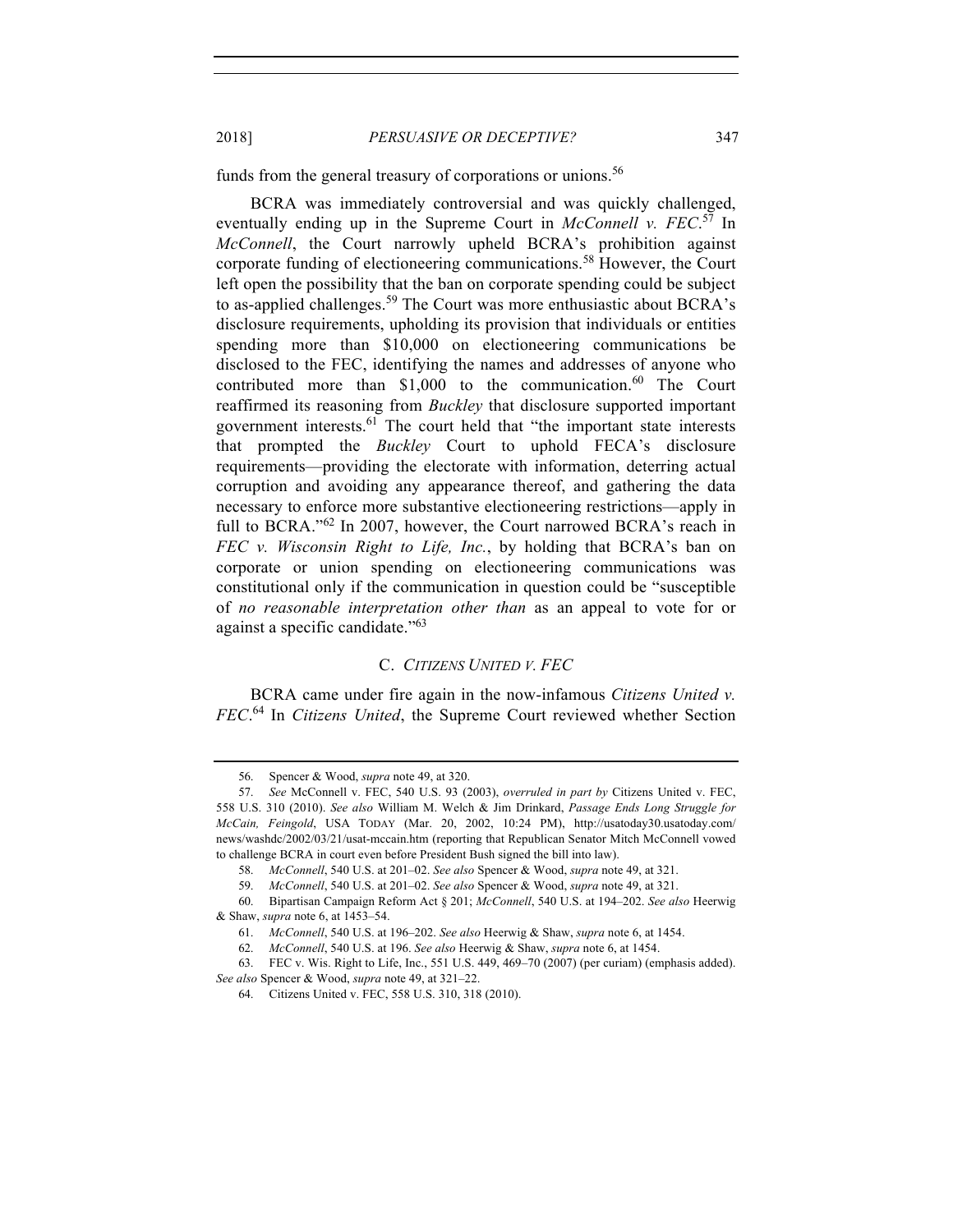203 of BCRA, banning corporate use of general treasury funds for electioneering communications, was constitutional on its face and as applied to the documentary film *Hillary: The Movie*, which criticized presidential candidate Hillary Clinton.<sup>65</sup> Additionally, the Court was evaluating whether BCRA's disclosure and disclaimer requirements were unconstitutional as applied to the film and to the short advertisements used to promote it.<sup>66</sup> Specifically, the non-profit organization Citizens United objected to Sections 201 and 311 of BCRA.<sup>67</sup> Section 201 required corporations that spent more than \$10,000 on electioneering communications to send a report to the FEC.<sup>68</sup> Section 311 required all electioneering communications not funded by a candidate to include a verbal disclaimer identifying who supported the ad as well as a written disclaimer, shown for four seconds, revealing the name and contact information of the sponsoring organization and stating that the communication was not authorized by any candidate or committee. $69$ Citizens United argued that these requirements would subject their donors to harassment and distract viewers from their message.<sup>70</sup>

This time, the Supreme Court struck down BCRA's ban on corporate electioneering and independent expenditures.<sup>71</sup> The Supreme Court held that banning corporations from using their general treasury funds on express advocacy impermissibly infringes on the First Amendment right to speech.<sup>72</sup> Writing on behalf of the Court, Justice Kennedy stated, "independent expenditures, including those made by corporations, do not give rise to corruption or the appearance of corruption."<sup>73</sup> In reference to electioneering communications, he wrote, "it seems stranger than fiction for our Government to make this political speech [preceding an election] a

<sup>65.</sup> *Id.* at 318–22. *See also* 2 U.S.C. § 441(b) (2006). For additional background on how the case that became *Citizens United* changed as it moved through the federal court system on its way to the Supreme Court, *see* Heerwig & Shaw, *supra* note 6, at 1455–59; Spencer & Wood, *supra* note 49, at 319–29.

<sup>66.</sup> *Citizens United*, 558 U.S. at 318–22. *See also* 52 U.S.C. §§ 30104(f), 30120(d) (2015).

<sup>67.</sup> *Citizens United*, 558 U.S. at 366–69.

<sup>68.</sup> *Id.* at 366.

<sup>69.</sup> *Id.*

<sup>70.</sup> Spencer & Wood, *supra* note 49, at 322 (citing Memorandum in Support of Preliminary Injunction Motion at 8, Citizens United v. FEC, 530 F. Supp. 2d 274 (D.D.C. 2007) (No. 07-2240)).

<sup>71.</sup> *Citizens United*, 558 U.S. at 362–66.

<sup>72.</sup> *Id.* at 371–72. *See also* Spencer & Wood, *supra* note 49, at 328. In striking down Section 203 (and 2 U.S.C. § 441(b), which it had amended), *Citizens United* overruled *Austin v. Michigan Chamber of Commerce*, 494 U.S. 652 (1990), which had upheld the prohibition of independent expenditures by corporations and unions expressly advocating the election or defeat of a candidate, as well as the portions of *McConnell* that had upheld Section 203. *Citizens United*, 558 U.S. at 324–41.

<sup>73.</sup> *Citizens United*, 558 U.S. at 357.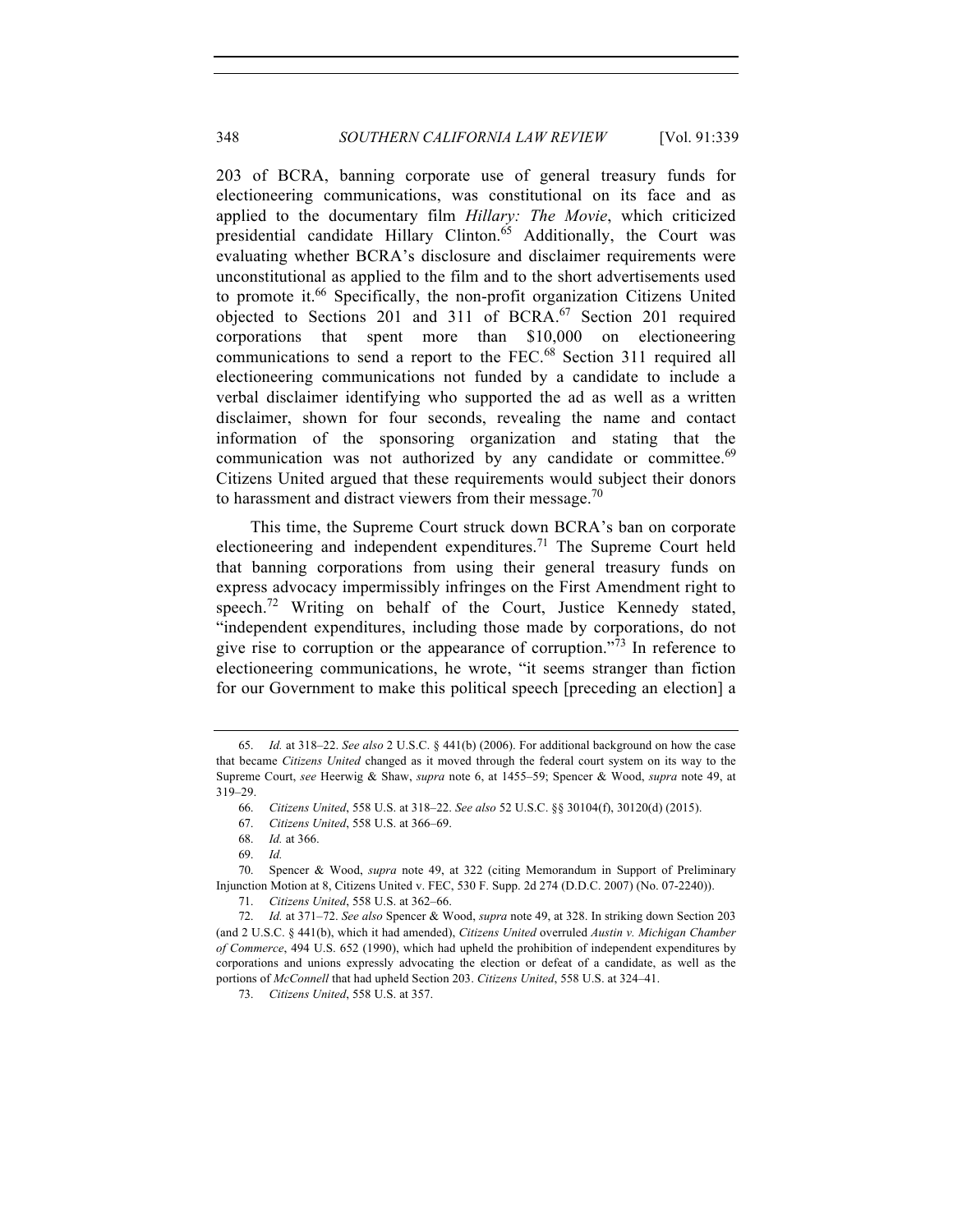crime<sup>"74</sup>

Nevertheless, the Court remained firm on its support of disclosure, with all of the justices except Justice Thomas upholding BCRA's disclosure and disclaimer requirements in Sections 201 and 311. Quoting itself from *McConnell*, the Court stated that while disclosure and disclaimer requirements "may burden the ability to speak," they do not "prevent anyone from speaking."<sup>75</sup> Moreover, reiterating its analysis from *Buckley*, the Court explained that disclosure and disclaimer requirements justify the encroachment on speech because they are sufficiently related to the important governmental interest of providing voters with information about the source of money in politics prior to an election.<sup>76</sup> Disclosure permits citizens and corporate shareholders to "make informed decisions and give proper weight to different speakers and messages."<sup>77</sup> Therefore, even though disclaimer and disclosure requirements may infringe on the First Amendment, the information that they provide to the electorate justifies the cost.78 As it had said in *Buckley*, <sup>79</sup> the Court repeated in *Citizens United* that disclosure requirements are a "less restrictive alternative to more comprehensive regulations of speech."<sup>80</sup> Because of the weight of the informational interest, the Court did not even address the other governmental interests.<sup>81</sup>

Although the Court has by and large tended to uphold disclosure laws over the past several decades, it has not done so uniformly, ${}^{82}$  and there is no guarantee that it will continue to take a positive stance on disclosure in the future.<sup>83</sup> Katherine Shaw points out that the Court has always

81. *Id.*

82. *See, e.g.*, McIntyre v. Ohio Elections Comm'n, 514 U.S. 334, 347–57 (1995) (striking down an Ohio statute prohibiting the distribution of anonymous campaign literature because it was not narrowly tailored to "serve an overriding state interest" and outlawed a category of speech in violation of the First Amendment); Brown v. Socialist Workers '74 Campaign Comm., 459 U.S. 87, 88, 101–02 (1982) (striking down an Ohio statute requiring candidates for political office to disclose every contributor and recipient of campaign funds as applied to a minor political party that had been historically subject to harassment).

<sup>74.</sup> *Id.* at 372.

<sup>75.</sup> *Id.* at 366 (quoting McConnell v. FEC, 540 U.S. 93, 201 (2003)).

<sup>76.</sup> *Id.* at 366–67.

<sup>77.</sup> *Id.* at 371.

<sup>78.</sup> *See id.*

<sup>79.</sup> Buckley v. Valeo, 424 U.S. 1, 68 (1976) (per curiam) ("[W]e note and agree with appellants' concession that disclosure requirements—certainly in most applications—appear to be the least restrictive means of curbing the evils of campaign ignorance and corruption that Congress found to exist.").

<sup>80.</sup> *Citizens United*, 558 U.S. at 369.

<sup>83.</sup> *See* Shaw, *supra* note 8, at 21–24; *Show Me the Money*, *supra* note 6, at 7.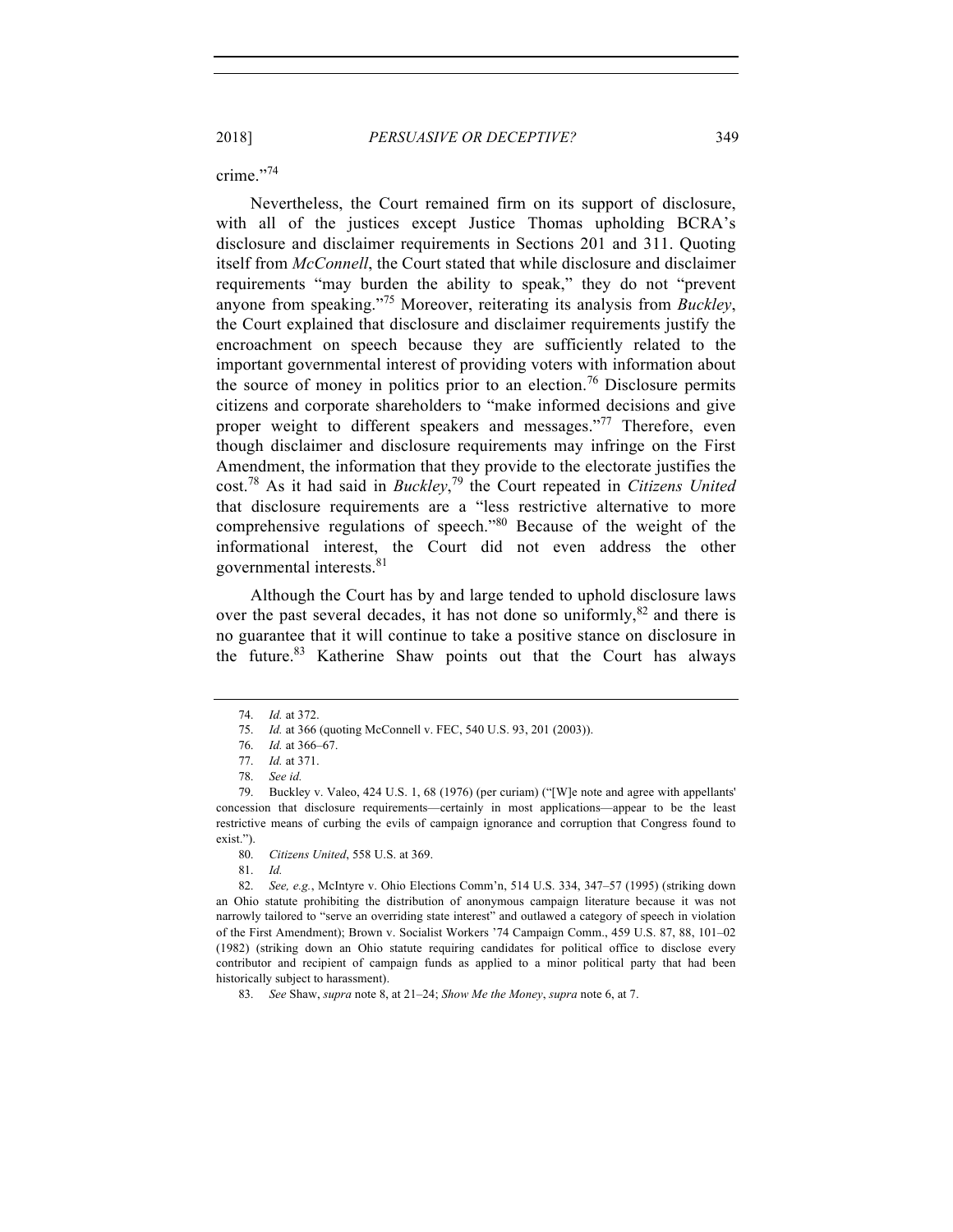interpreted disclosure laws in relation to other regulations, so disclosure may have appeared less restrictive by comparison.<sup>84</sup> If, on the other hand, disclosure were to be the only issue in question, the Court might take a different stance.<sup>85</sup> Furthermore, changes in the composition of the Court will have an immense impact on how disclosure is perceived in the future.<sup>86</sup>

# II. EMPIRICAL STUDIES MEASURE THE BENEFITS OF DISCLOSURE

As discussed in Part I, the Supreme Court has articulated three governmental interests that are supported by campaign finance disclosure: information, anti-corruption, and enforcement.87 Focusing in particular on the informational benefit as first articulated in *Buckley*, this section outlines several empirical studies that have attempted to measure whether disclosure does in fact support this interest.

#### A. THE EFFECTIVENESS OF DISCLAIMERS

Campaign finance disclosure may help voters make better decisions by prompting them to formulate mental shortcuts or heuristics that assist them in making voting choices that align with their policy preferences, even if they are fairly uninformed about the issue or candidate.<sup>88</sup> For example, Arthur Lupia found that voters who knew that the insurance industry supported a complicated insurance reform proposal were more likely to vote in a way that conformed to their policy interests.<sup>89</sup> Knowledge of the insurance industry's position allowed uninformed voters to form the same inferences about the relationship between the proposition and their preferences as voters with "encyclopedic" knowledge.<sup>90</sup> These inferences led them to emulate the behavior of more informed voters more closely than uninformed voters who were not aware of the industry's stance.<sup>91</sup> Similarly, in the context of political ads, disclaimers can help voters make judgments about the claims made in an ad if they recognize the

<sup>84.</sup> Shaw, *supra* note 8, at 22–24.

<sup>85.</sup> *Id.*

<sup>86.</sup> *Show Me the Money*, *supra* note 6, at 7.

<sup>87.</sup> Buckley v. Valeo, 424 U.S. 1, 66–68 (1976) (per curiam).

<sup>88.</sup> Abby K. Wood, Campaign Finance Disclosure 4–5 (Nov. 12, 2016) (unpublished manuscript) (on file with author).

<sup>89.</sup> Arthur Lupia, *Shortcuts Versus Encyclopedias: Information and Voting Behavior in California Insurance Reform Elections*, 88 AM. POL. SCI. REV. 63, 63–64 (1994).

<sup>90.</sup> *Id.*

<sup>91.</sup> *Id.* at 71.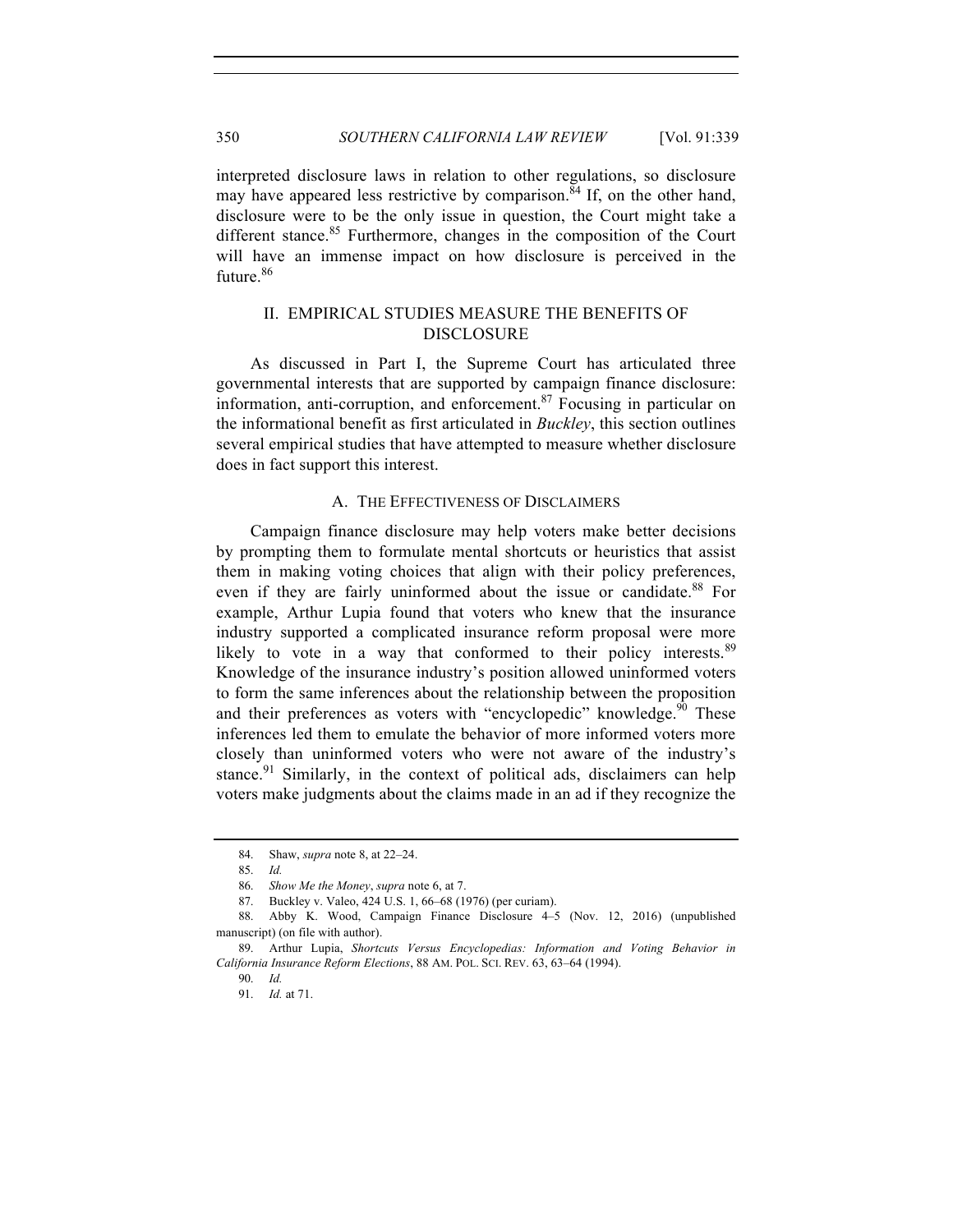political party or group sponsoring the message.  $92$ 

Other studies have shown that disclaimers can mitigate the effects of attack ads, further demonstrating that disclaimers in political ads can affect voter perception. Conor Dowling and Amber Wichowsky showed study participants a real attack ad from a Senate race funded by a Republican organization called American Crossroads.<sup>93</sup> Participants were grouped into one of five disclosure treatment conditions. One group saw a disclaimer listing the top five donors to American Crossroads, the amounts they contributed, and their states of residence presented in table format. Three groups were shown news articles after viewing the ad, with all participants in these groups reading about the high spending in this campaign. One of these groups also received an article about the special interests that contributed to American Crossroads; another group read an article explaining the prevalence of anonymous donors sponsoring political ads, emphasizing in particular that American Crossroads had chosen to keep its donors secret; the third group in this treatment did not get any information about donors to American Crossroads at all. The final treatment group simply saw the ad without receiving any additional information about American Crossroads.<sup>94</sup>

Dowling and Wichowsky found that while the attack ads created a more negative perception of the attacked candidate, participants who received some additional information about the sponsors of the ads were more supportive of the attacked candidate than participants who watched the ads but received no additional information.<sup>95</sup> News articles stressing the

<sup>92.</sup> *See* Wood, *supra* note 88, at 5 ("The most obvious heuristic is a candidate's party label."). But it is important to acknowledge that scholars do not universally support the informational benefits of disclosure. David Primo also conducted a survey experiment in the ballot initiative context to measure the informational benefit of disclosure. David M. Primo, *Information at the Margin: Campaign Finance Disclosure Laws, Ballot Issues, and Voter Knowledge*, 12 ELECTION L.J. 114, 117 (2013). Focusing on a ballot issue about taxes and illegal immigration, Primo presented survey participants with a series of newspaper articles, a voter guide, and two advertisements; participants were told that they could "review as much or as little" of the information as they wanted, with most choosing to look at only a "handful of items." *Id.* at 118–20. Respondents were then asked to predict the likely position on the issue of several interest groups. The results found that responders who had access to disclosure information were only marginally better at identifying the positions of the interest groups than the control group. *Id.* at 121, 125–27. Abby Wood argues, however, that the "null effect[s]" of disclosure in Primo's study may have been due to the research design in which "subjects did not access the disclosure information at all." *Show Me the Money*, *supra* note 6, at 11.

<sup>93.</sup> Conor M. Dowling & Amber Wichowsky, *Does It Matter Who's Behind the Curtain? Anonymity in Political Advertising and the Effects of Campaign Finance Disclosure*, 41 AM. POL. RES. 965, 973–74 (2013).

<sup>94.</sup> *Id*. at 974–76.

<sup>95.</sup> *Id.* at 982–86.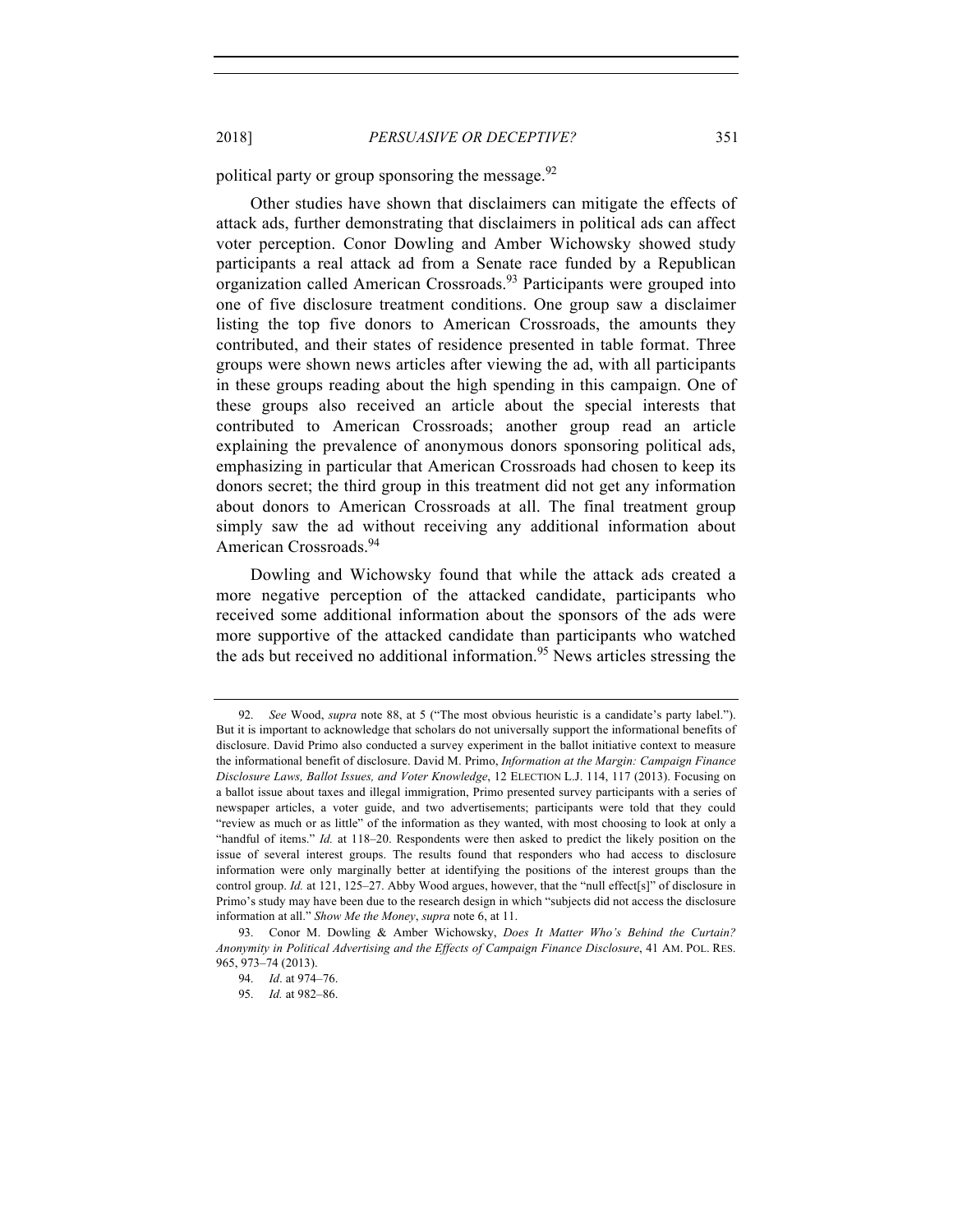anonymity of donors had the greatest effect of mitigating the attack ad's persuasiveness.<sup>96</sup> Dowling and Wichowsky argue that this finding suggests voters might be suspicious of groups who choose not to disclose their donors.97 A disclaimer identifying the top five donors of American Crossroads was the second most effective way of mitigating the attack ad's negative effect on a targeted candidate.<sup>98</sup> Wichowsky and Dowling believe that their findings demonstrate not only that voters tend to find anonymous advertising less persuasive, but that the form of disclosure can also weigh heavily on its effectiveness.<sup>99</sup> They argue that disclaimers are more effective when they present information in "a more direct and novel fashion" in the form of a table similar to the way that information is presented on nutrition labels.<sup>100</sup>

In a separate study, Dowling and Wichowsky found that voters perceive attack ads differently depending on whether they are sponsored by a candidate as opposed to a political party or outside group.<sup>101</sup> Participants were again shown an attack ad from a real Senate race, but the ads were altered to include different disclaimers: one disclaimer attributed the ad to an attacking candidate, another to a political party, and a third to American Crossroads.<sup>102</sup> Participants who saw the group and party-sponsored ads were less supportive of the attacked candidate than participants who saw the candidate-sponsored ad. $103$  In other words, an attack ad funded by a party or an outside group was more effective at creating a negative perception of the targeted candidate in the voter than an attack ad funded by a candidate. These findings of backlash were limited to partisans of the attacked candidate; by contrast, subjects who affiliated with the same party as the attacking candidate did not show a backlash regardless of who sponsored the ad.<sup>104</sup> Dowling and Wichowsky suggest that group and party-sponsored ads result in less backlash because, although voters tend to punish candidates for going negative, they cannot always connect the party or group ad back to the candidate.<sup>105</sup>

<sup>96.</sup> *Id.* at 981.

<sup>97.</sup> *Id.* at 981–83.

<sup>98.</sup> *Id.*

<sup>99.</sup> *See id* at 982–86.

<sup>100.</sup> *Id.* at 981–82.

<sup>101.</sup> Conor M. Dowling & Amber Wichowsky, *Attacks Without Consequence? Candidates, Parties, Groups, and the Changing Face of Negative Advertising*, 59 AM. J. POL. SCI. 19, 24–35 (2015).

<sup>102.</sup> *Id.* at 24, 28–31.

<sup>103.</sup> *Id.* at 32–35.

<sup>104.</sup> *Id.* 

<sup>105.</sup> *Id.* at 23, 33–35.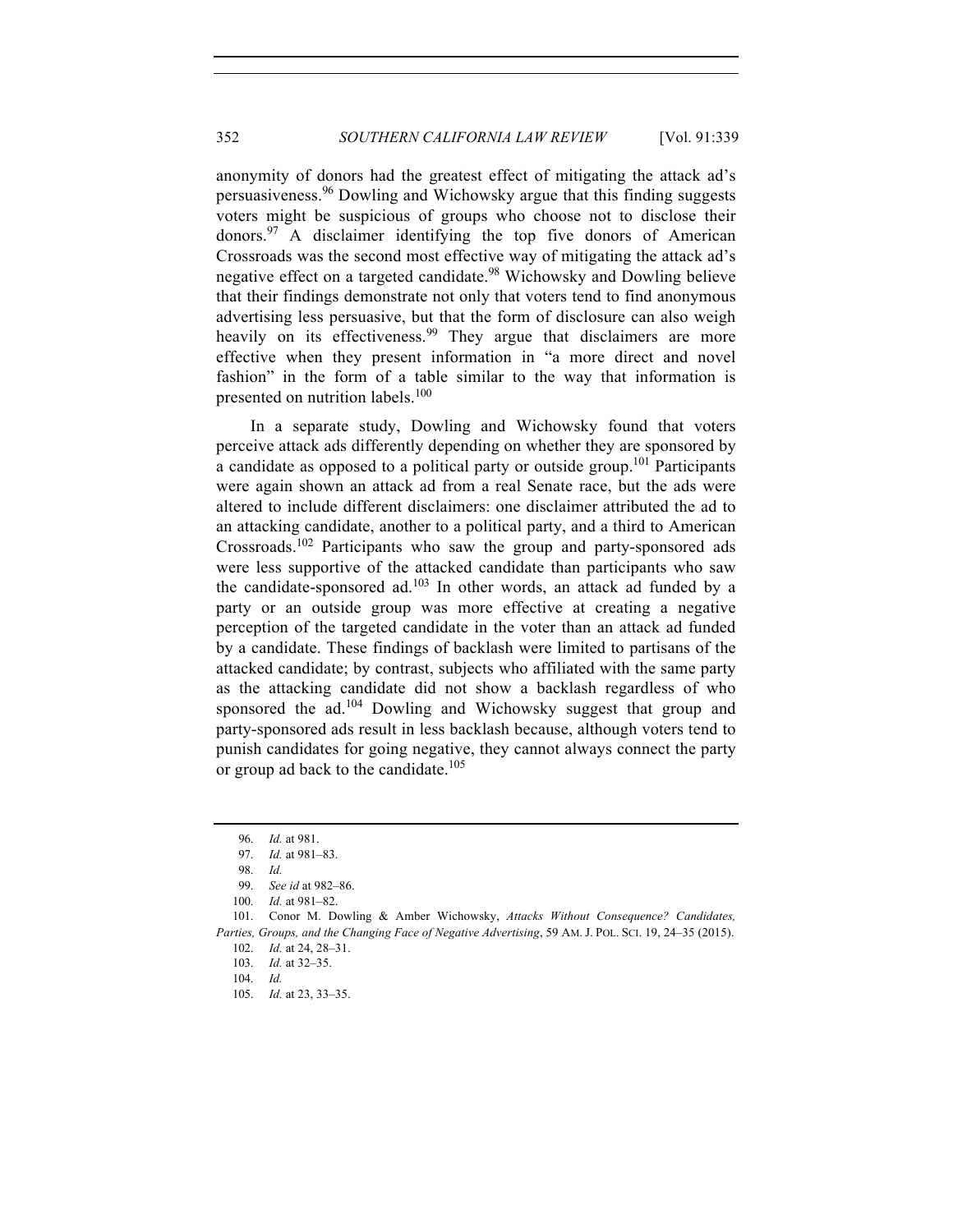#### B. VOTERS VALUE TRANSPARENCY

Empirical data further shows that voters not only benefit from the information they glean from disclosure, but they also value disclosure and reward more transparent candidates.<sup>106</sup> Abby Wood reviewed survey responses of 2,000 participants who were asked how often they seek out campaign finance information, ranging from "never" to "always."<sup>107</sup> Around 75% of respondents reported seeking out disclosure information "at least some of the time," and 66% of respondents reported that the amount of campaign finance information a candidate discloses is "important or very important."<sup>108</sup>

To further test the value of transparency to voters, Wood conducted an experiment in which 1,000 respondents were given a blurb about the policy positions of two hypothetical candidates for state Senate whose ideologies were meant to align with the respondents' stated political views.<sup>109</sup> Respondents were told that one of the candidates received a high transparency grade because she and the independent groups that supported her disclosed more campaign finance information than required by law. The second candidate, on the other hand, had a low transparency grade because she was supported by independent groups with anonymous donors.110 A control group was presented with policy information about the candidates but was given no information about disclosure. <sup>111</sup> Compared with the control group, respondents who learned about a candidate's lack of transparency rated her 9.4 percentage points lower in favorability; conversely, respondents were 3.9 percentage points more likely to vote for the candidate with a high transparency grade than the control group.<sup>112</sup> Wood explains that the differences in favorability can be partially explained by trust: respondents find less transparent candidates less trustworthy and therefore less favorable.<sup>113</sup> Wood's findings suggest that voters not only care about transparency, but are more likely to vote for more transparent politicians.<sup>114</sup>

The studies discussed in this section suggest that disclosure can affect

<sup>106.</sup> *Show Me the Money*, *supra* note 6, at 23.

<sup>107.</sup> *Id*. at 13–14.

<sup>108.</sup> *Id.* at 14–16 & figs.1–3.

<sup>109.</sup> *Id.* at 17–18.

<sup>110.</sup> *Id.* at 19.

<sup>111.</sup> *Id.* at 19–20.

<sup>112.</sup> *Id.* at 21, 23.

<sup>113.</sup> *Id.* at 24–26.

<sup>114.</sup> *See id*.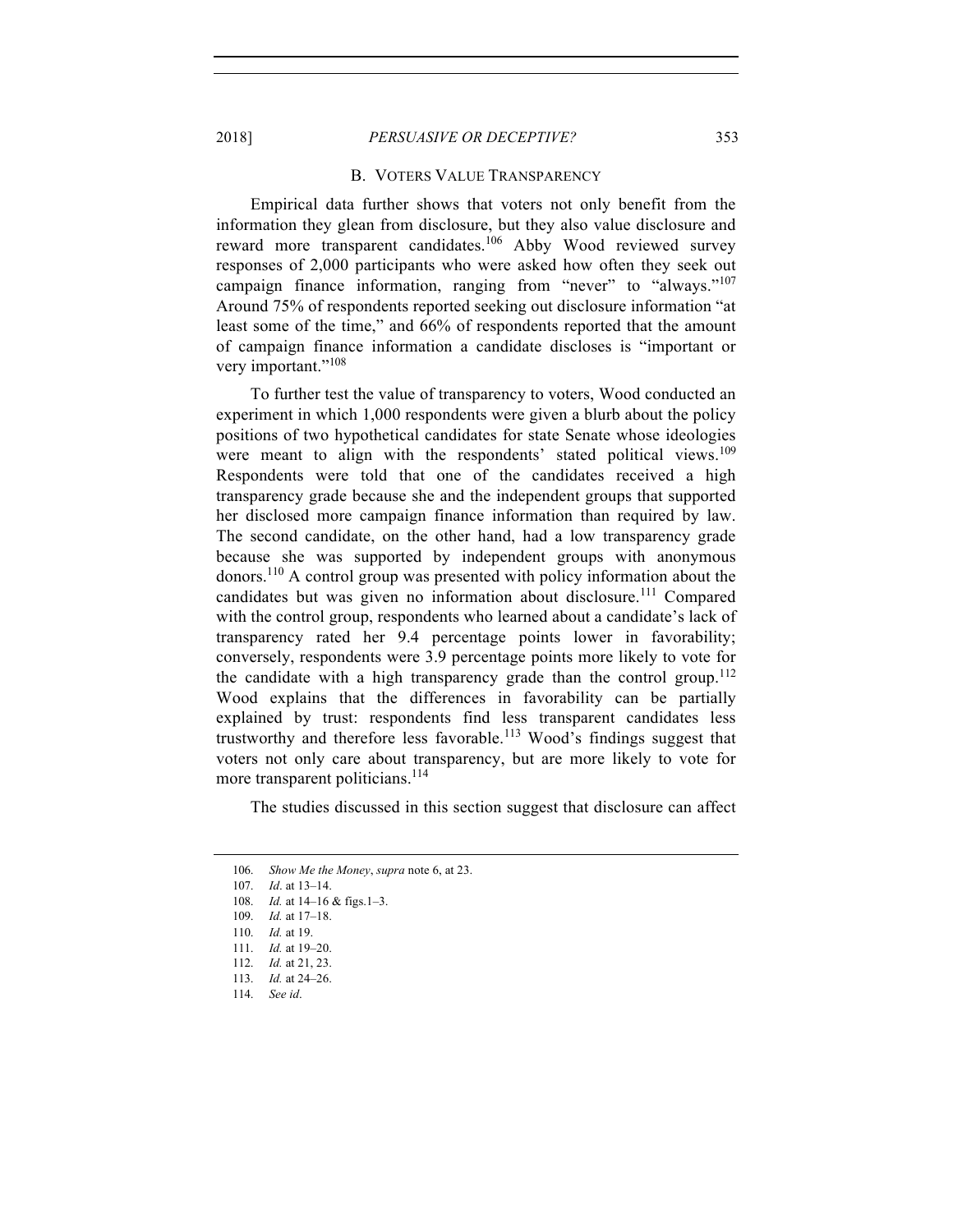the persuasiveness of political ads. As such, disclaimers, particularly when clearly presented, may help further the informational interest identified by the Supreme Court as important by providing voters with information and context through which they can filter messages and potentially make decisions that are more aligned with their preferences. Moreover, voters want more information, and they reward candidates who are willing to be transparent with their constituents.

# III. DISCLOSURE ONLINE

#### A. FREE COMMUNICATION

Although the Supreme Court has consistently upheld disclosure laws, and empirical studies suggest that disclaimers can be an effective way of supporting the informational interest that the Court has articulated as compelling since *Buckley*, the FEC has not treated all ads as equals when it comes to disclosure and disclaimers. The FEC requires that disclaimers appear on all "public communications," identifying whether the communications were paid for or authorized by a candidate.<sup>115</sup> Ads that are neither paid for nor authorized by candidates must also identify the source of their funding.<sup>116</sup> Disclaimers must be "presented in a clear and conspicuous manner, to give the reader, observer, or listener adequate notice of the identity of the person or political committee that paid for and, where required, that authorized the communication."<sup>117</sup> However, the FEC has made a distinction between television and Internet advertising, which has led to several important loopholes for online ads.<sup>118</sup>

Advertisements on television are required to include a visual disclaimer, as described above. An audio component must also identify whether the advertisement has been approved by a candidate or sponsored by an outside group.<sup>119</sup> In addition to using disclaimers, candidates must send itemized reports to the FEC detailing their expenditure.<sup>120</sup> Furthermore, pursuant to requirements by the Federal Communications Commission ("FCC"), television broadcast and cable stations must make their contracts for political advertising purchases publicly available, which creates a paper trail of sorts for television communications.<sup>121</sup>

<sup>115.</sup> 11 C.F.R. § 110.11(a)(1), (b)(1)–(3) (2017).

<sup>116.</sup> *Id.* § 110.11(b)(3).

<sup>117.</sup> *Id.* § 110.11(c)(1).

<sup>118.</sup> *See* FOWLER ET AL., *supra* note 10, at 118–19.

<sup>119.</sup> 11 C.F.R. § 110.11(c)(3)–(4).

<sup>120.</sup> *See* FOWLER ET AL., *supra* note 10, at 26–27.

<sup>121.</sup> *Id.* at 30. *See also* Libby Watson, *FCC Votes to Expand Transparency for Political Ads*,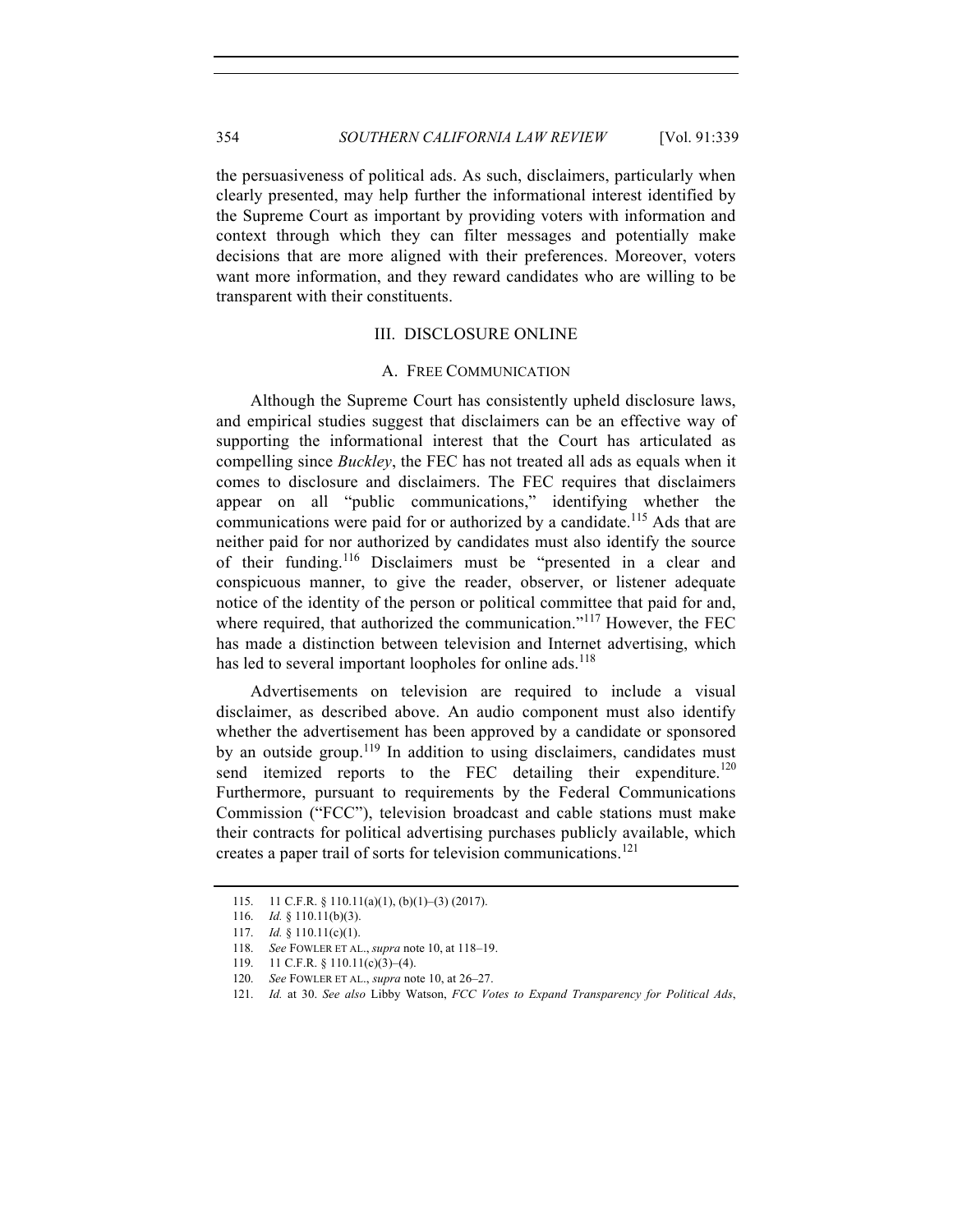Internet advertisements, on the other hand, are only required to have disclaimers when the ads are purchased for a fee.<sup>122</sup> This distinction developed because, in 2006, the FEC excluded the Internet from its definition of public communication. Such communications include "any broadcast, cable, or satellite communication, newspaper, magazine, outdoor advertising facility, mass mailing, or telephone bank to the general public, or any other form of general public political advertising."<sup>123</sup> However, the only covered Internet communications are those "placed for a fee on another person's Web site."<sup>124</sup> This definition of public communication leaves items such as social media posts and YouTube or candidate-website videos unregulated. Spending on advertising which is hosted online free-ofcharge thus need not be disclosed to the FEC—and even contracts for Internet ad *purchases* are not made publicly available, as they are for television buys.125 Lee E. Goodman, former Chairman of the FEC and a proponent of Internet deregulation, argues that the rules have created "a robust national forum for political discussion about public policy, government and elections."<sup>126</sup> He contends that regulation of Internet platforms is both unfeasible and damaging to political speech and civic engagement.<sup>127</sup> Yet, these exceptions can also create less transparency because videos, social media posts, and other forms of free communication can reach millions of voters online with essentially no accountability.

## B. THE SMALL-ITEMS AND IMPRACTICABLE EXCEPTIONS

Even paid online ads may be subject to further exceptions. Namely, an advertisement does not need to carry a disclaimer if it cannot be "conveniently printed" due to the ad's small size.<sup>128</sup> Historically, this exception has applied to "[b]umper stickers, pins, buttons, pens, and similar small items."<sup>129</sup> A disclaimer is also unnecessary if it would be

SUNLIGHT FOUND. (Jan. 28, 2016, 3:45 PM), https://sunlightfoundation.com/2016/01/28/fcc-votes-toexpand-transparency-for-political-ads (reporting that while the FCC had previously required stations to keep physical copies of political ad sales, in January 2016, the Commission mandated that the files must be posted online).

<sup>122.</sup> FOWLER ET AL, *supra* note 10, at 118.

<sup>123.</sup> 11 C.F.R. § 100.26.

<sup>124.</sup> *Id.*

<sup>125.</sup> FOWLER ET AL., *supra* note 10, at 118–19.

<sup>126.</sup> Lee E. Goodman, Commentary, *Online Political Opinions Don't Need Regulating*, WALL ST.

J. (Jan. 1, 2015, 6:37 PM), http://www.wsj.com/articles/lee-e-goodman-online-political-opinions-dontneed-regulating-1420155421.

<sup>127.</sup> *Id.*

<sup>128.</sup> 11 C.F.R. § 110.11(f)(i).

<sup>129.</sup> *Id.*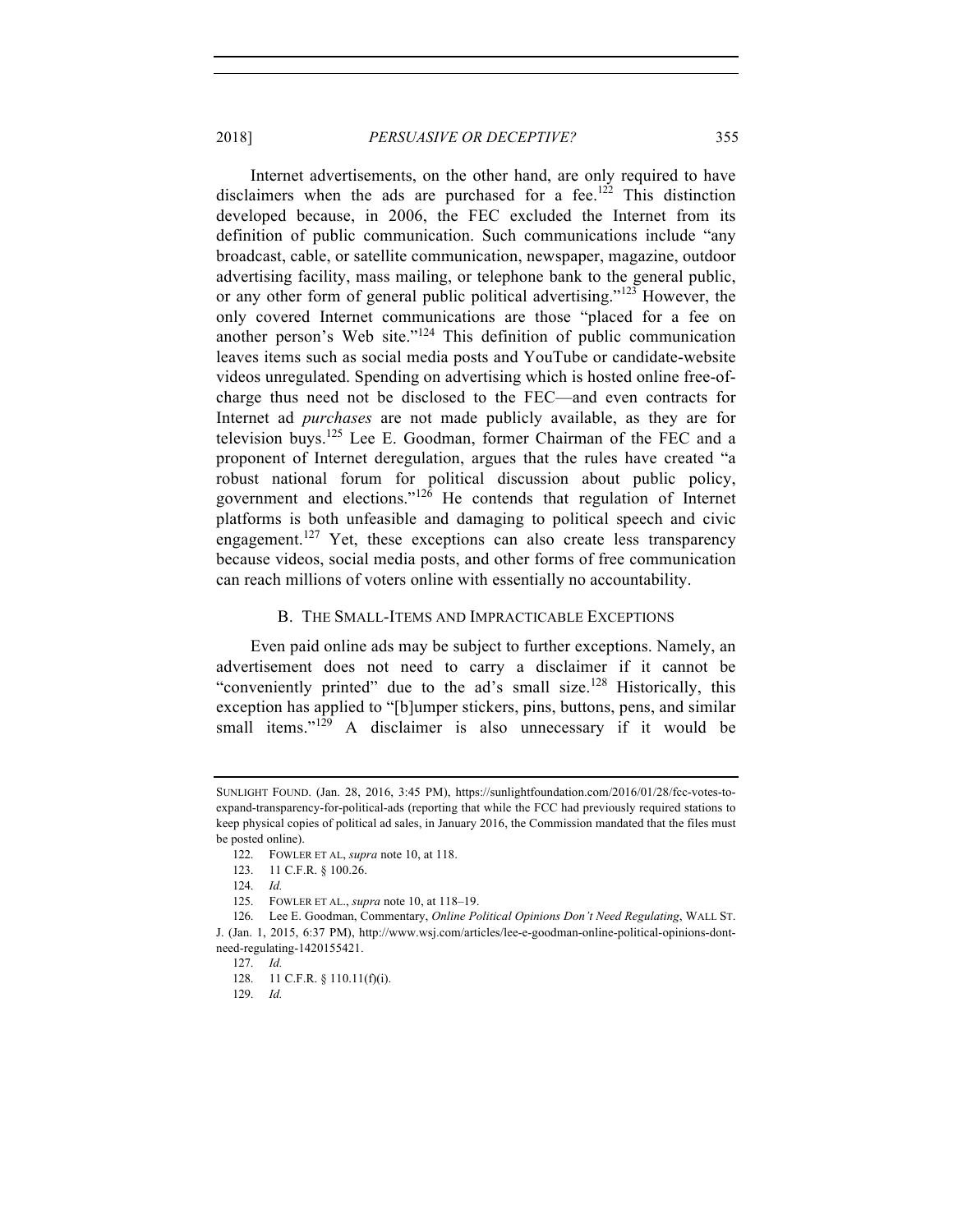impracticable to include one.<sup>130</sup> This exception has applied to formats such as skywriting and water towers, where it would be very difficult to post a disclaimer.<sup>131</sup> In recent years, these exceptions have generated newfound attention because of their potential application to Internet and mobile advertising.<sup>132</sup>

In 2010, Google, wishing to sell text ads to candidates and political committees, submitted a request for an advisory opinion from the FEC regarding its AdWords program.<sup>133</sup> When a search using particular keywords is run, AdWords displays small ads near the search results. These advertisements are limited in size: they can only have two lines of text, with a headline of up to twenty-five characters and a URL of up to seventy characters in length.<sup>134</sup> Google wanted to know whether these ads were exempt from the FEC's disclaimer requirements under the small-items exception.<sup>135</sup> If not, the company wanted to know whether including a link to the sponsor's website, which would carry a full disclaimer, could be a satisfactory alternative.<sup>136</sup> Although the commissioners could not obtain the four votes necessary to definitely state whether the AdWords program was exempt, in a vote joined by Chairman Matthew Peterson and Commissioners Cynthia Bauerly, Steven Walther, and Ellen Weintraub, the FEC ruled that the AdWords program did not violate any applicable statutes or regulations "under the circumstances described."<sup>137</sup> In a separate concurring opinion, Commissioners Bauerly, Walther, and Weintraub wrote that the link itself provided useful information by including some indication of the sponsoring organization's identity.<sup>138</sup> The concurrence also noted that, historically, the FEC has allowed alternate forms of disclaimers where a traditional one would be impracticable.<sup>139</sup>

<sup>130.</sup> *Id.* § 110.11(f)(ii).

<sup>131.</sup> *Id.*

<sup>132.</sup> *See* Cynthia L. Bauerly, *The Revolution Will be Tweeted and Tmbl'd and Txtd: New Technology and the Challenge for Campaign-Finance Regulation*, 44 U. TOL. L. REV. 525, 532–34 (2013) (arguing that the FEC should issue a rule to address the small-items and impracticable exceptions).

<sup>133.</sup> *See* Letter from Marc E. Elias & Jonathan S. Berkon, Counsel to Google, to Thomasenia Duncan, Gen. Counsel, FEC 1 (Aug. 5, 2010), http://saos.fec.gov/aodocs/1147698.pdf.

<sup>134.</sup> *Id.* at 2.

<sup>135.</sup> *Id.* at 4–6, 8.

<sup>136.</sup> *Id.* at 7–9.

<sup>137.</sup> FEC Advisory Op. 2010-19, at 2 (Oct. 8, 2010), http://saos.fec.gov/aodocs/AO%202010- 19.pdf.

<sup>138.</sup> Concurring Statement of Vice Chair Cynthia L. Bauerly, Comm'r Steven T. Walther & Comm'r Ellen L. Weintraub, FEC Advisory Opinion 2010-19, at 3 (Dec. 16, 2010), http://saos.fec.gov/aodocs/1158390.pdf [hereinafter Concurring Statement].

<sup>139.</sup> *Id.* at 2. *See also* Bauerly, *supra* note 132, at 533–34 (reflecting on her vote in Google's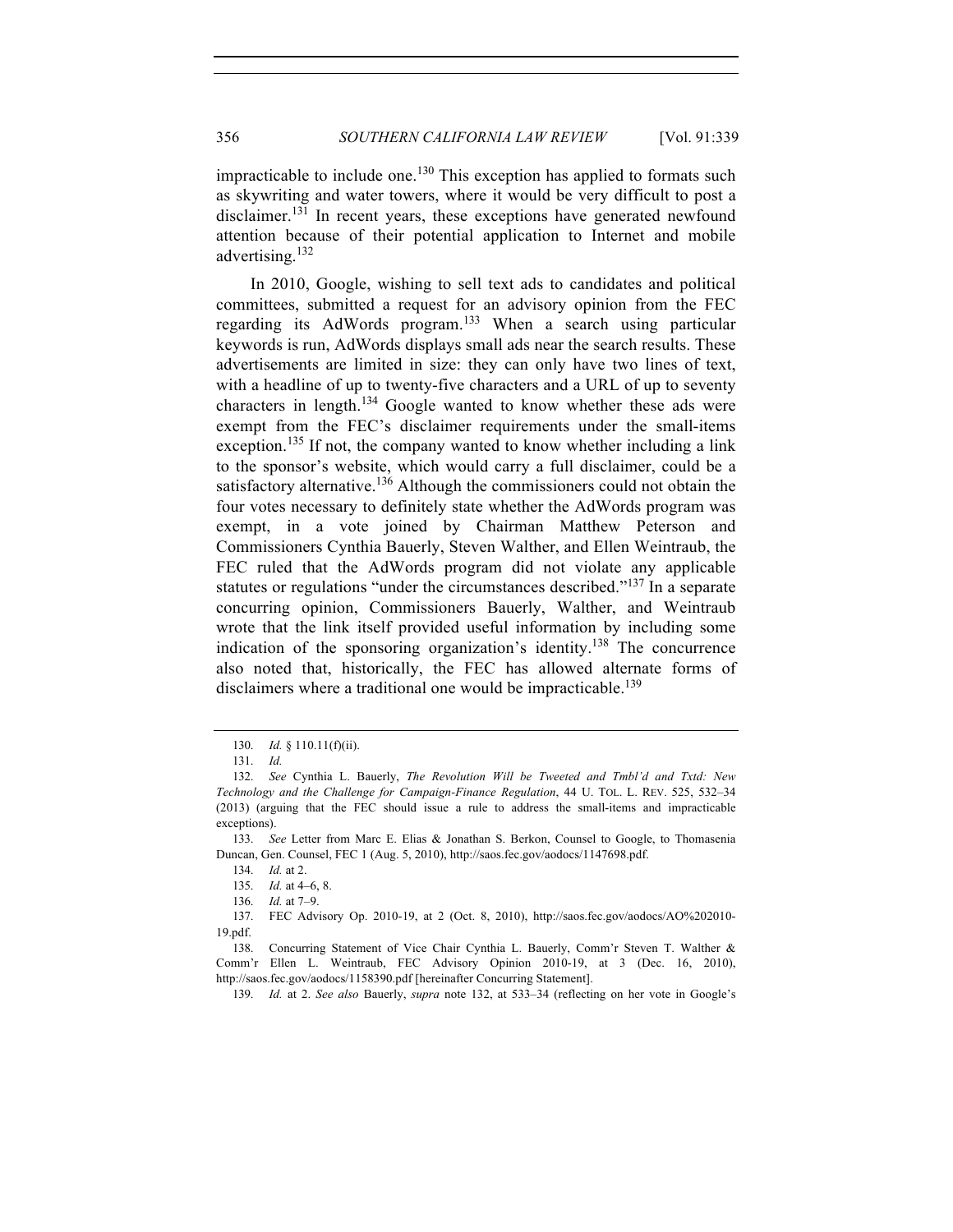Because an Advisory Opinion technically only applies to the party requesting it and is confined to the facts of a particular situation, the FEC revisited the issue of the small-items and impracticable exceptions in 2011, when Facebook requested an advisory opinion of its own.<sup>140</sup> Facebook sought an exemption for its standard ads and Sponsored Story ads, which each use under 200 characters of text and include a small image.<sup>141</sup> Some of the ads include links to either a Facebook page or an external website, but not all of the linked websites contain a disclaimer.<sup>142</sup> This time, a divided Commission was unable to agree on a response to Facebook's request, so no advisory opinion was issued.<sup>143</sup>

A draft opinion supported by Commissioners Bauerly, Walther, and Weintraub argued that Facebook should not qualify for the small-items exception because nothing about Facebook's platform made it "physically" or "technologically" impossible to include a disclaimer.<sup>144</sup> Facebook has the ability to make its ads bigger or expand the amount of permissible text to include a disclaimer even if it might not be desirable from a business perspective to do so.(Facebook had argued that bigger ads are disruptive to its users.)<sup>145</sup> Using the same line of reasoning, this draft opinion concluded that the impracticable exception should not apply to Facebook either.<sup>146</sup> Although Facebook had not proposed any disclaimer alternatives, this opinion suggested that in the future Facebook might be able to satisfy the disclaimer requirements by including a link to a full disclaimer or by providing necessary disclosure information using rollover technology or other technological means. $147$  Taking the opposite position, though,

request for an advisory opinion).

<sup>140.</sup> *See* Letter from Marc E. Elias et al., Counsel to Facebook, to Christopher Hughey, Acting Gen. Counsel, FEC 1 (Apr. 26, 2011), https://www.fec.gov/files/legal/aos/2011-09/1174825.pdf.

<sup>141.</sup> *Id.* at 6–7.

<sup>142.</sup> *See id.*

<sup>143.</sup> *See* Letter from Rosemary Smith, Assoc. Gen. Counsel, FEC, to Marc E. Elias et al., Perkins Coie LLP 1 (June 15, 2011), https://www.fec.gov/files/legal/aos/2011-09/AO-2011-09.pdf. *See also* Bauerly, *supra* note 132, at 533.

<sup>144.</sup> Draft C, Advisory Opinion 2011-09, at 6 (June 15, 2011), https://www.fec.gov/files/legal/ aos/2011-09/1176195.pdf. For the vote tally, see Certification, *In re* Facebook, FEC AO 2011-09 (June 17, 2011), https://www.fec.gov/files/legal/aos/2011-09/1176290.pdf.

<sup>145.</sup> Letter from Marc E. Elias, *supra* note 140, at 7.

<sup>146.</sup> Draft C, Advisory Opinion 2011-09, *supra* note 144, at 7–8.

<sup>147.</sup> *Id.* at 9. It is important to recognize that advisory opinions are incredibly fact specific and therefore not necessarily predictive of future outcomes. For instance, in December 2017, the FEC Commissioners agreed that "under the circumstances described in [its] request" the non-profit Take Back Action Fund must include all of the required disclaimer information on its Facebook video and image ads. But the Commissioners relied on different reasoning to reach this conclusion and the decision did not result in an advisory opinion, leaving the issue unsettled. *See* Christopher Berg, *AO 2017-12: Nonprofit Must Include Disclaimers on Its Facebook Ads*, FED. ELECTION COMMISSION (Dec.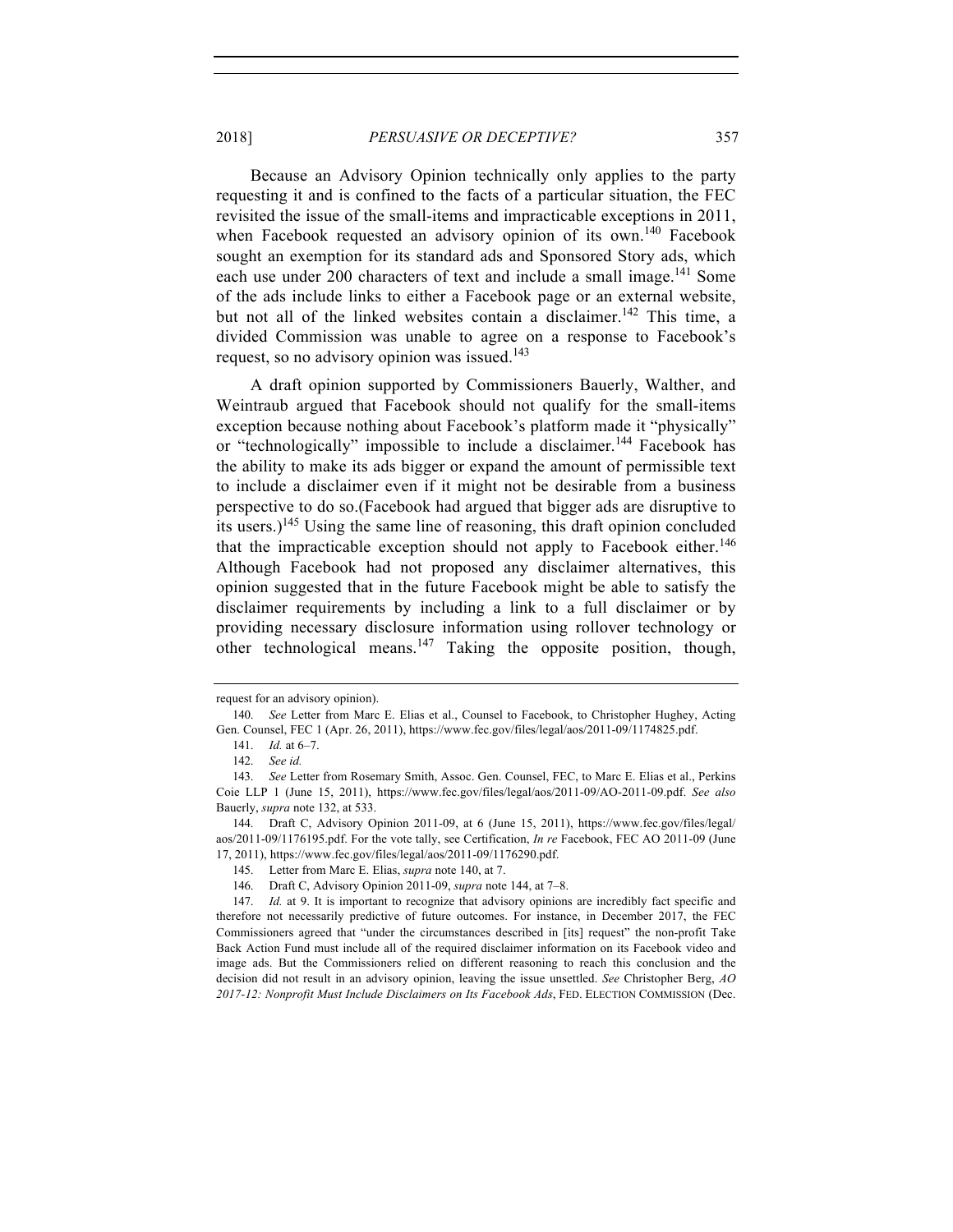Commissioners Caroline Hunter, Donald McGahn, and Matthew Peterson supported an alternative draft opinion stating that the impracticable exception should apply to Facebook's ads as they are because the character limitations on the advertisements make disclaimers physically impossible.<sup>148</sup> This opinion pointed out that Facebook's ability to enlarge its ads is irrelevant because the Commission must evaluate the "entity's existing advertising model as it is."<sup>149</sup>

The Commission was again unable to reach a decision on an advisory opinion request submitted in 2013 by Revolution Messaging, a digital strategy firm specializing in mobile communications, which sought to know whether the small-items or impracticable exceptions applied to banner ads on mobile phones.<sup>150</sup> Revolution Messaging argued that including too much content in a mobile banner ad is not possible without producing blurry, low-quality ads, given the pixel limitations established by the Interactive Advertising Bureau. <sup>151</sup> Although some mobile banners would have links to webpages with disclaimers, others would not.<sup>152</sup> Ads that did not link to a full disclaimer would contain identifying information in the advertisement itself, such as the name or the logo of the sponsoring committee.<sup>153</sup> As before, half of the Commissioners, including Goodman, Hunter, and Peterson, believed that the banner ads should be exempt from the disclaimer requirement.<sup>154</sup> But others, including Walther, Weintraub, and Ann Ravel, argued that as long as Revolution Messaging was physically and technologically capable of adjusting the size of its ads, no exception should apply.<sup>155</sup> Their draft opinion also added that while the FEC is willing to approve alternate forms of disclaimers, Revolution's proposals to include the name or logo of the sponsor did not provide "'adequate notice of the identity of the person or political committee that

<sup>18, 2017),</sup> https://www.fec.gov/updates/ao-2017-12-nonprofit-must-include-disclaimers-its-facebookads.

<sup>148.</sup> Certification, *supra* note 144; Draft B, Advisory Opinion 2011-09, at 5–6 (June 15, 2011), https://www.fec.gov/files/legal/aos/2011-09/1176020.pdf.

<sup>149.</sup> *Id.* at 5.

<sup>150.</sup> Certification, *In re* Revolution Messaging, LLC, FEC AO 2013-18 (Feb. 27, 2014), https://www.fec.gov/files/legal/aos/2013-18/1252337.pdf.

<sup>151.</sup> Letter from Joseph E. Sandler et al., Counsel to Revolution Messaging, LLC, to Lisa Stevenson, Deputy Gen. Counsel, FEC 2, 4 (Sept. 11, 2013), http://saos.fec.gov/aodocs/1247145.pdf. 152. *Id.* at 1.

<sup>153.</sup> *See generally* Letter from Joseph E. Sandler et al., Counsel to Revolution Messaging, LLC,

to Lisa Stevenson, Deputy Gen. Counsel, FEC (Feb. 3, 2014), http://saos.fec.gov/aodocs/1251248.pdf. 154. *See* Certification, *supra* note 150; Revised Draft B, Advisory Opinion 2013-18, at 4 (Feb. 26,

<sup>2013),</sup> https://www.fec.gov/files/legal/aos/2013-18/201318\_2.pdf.

<sup>155.</sup> *See* Certification, *supra* note 150; Revised Draft A, Advisory Opinion 2013-18, at 4, 7–8 (Feb. 21, 2014), https://www.fec.gov/files/legal/aos/2013-18/201318\_1.pdf.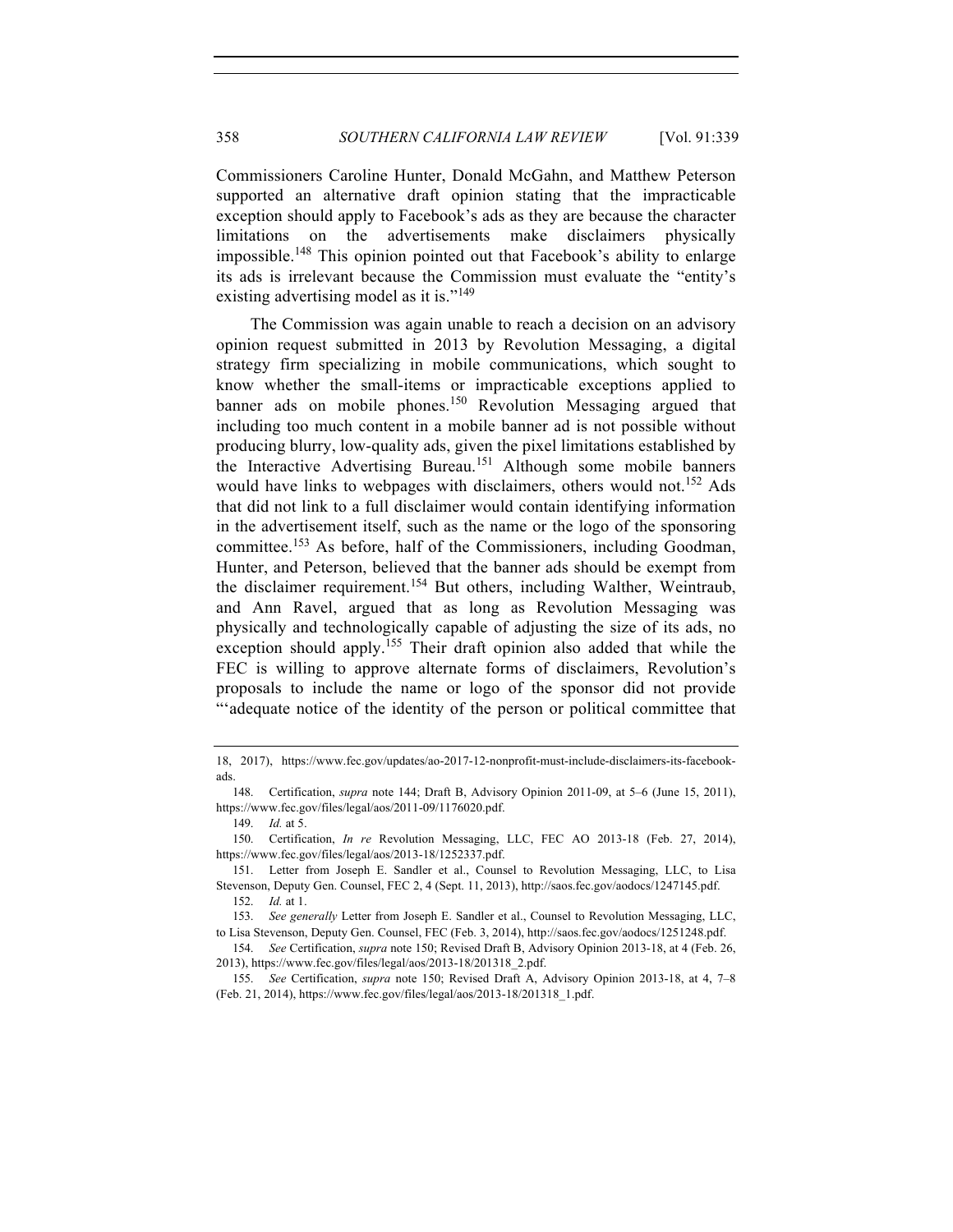paid for and, where required, authorized the communication."<sup>156</sup>

## C. STATES GRAPPLE WITH LOOPHOLES

Although the FEC has had trouble identifying the best way to approach the small-items and impracticable exceptions when it comes to Internet advertising, some states, including Texas, Florida, Maryland, and California, have had more success in creating guidelines.

In 2012, the Texas Ethics Commission issued an advisory opinion to a political committee, stating that ads appearing on social networking websites, which limit the amount of text that can be used in the ad, do not have to include a full, embedded disclaimer.<sup>157</sup> Nevertheless, these ads must link to a landing page that contains the entire disclosure statement required by the Texas Election Code.158 The link itself must contain the words "political advertising," "pol ad," or another easily identifiable abbreviation.<sup>159</sup> The Ethics Commission explained that restrictions on the websites make full-size disclaimers impracticable, and it wished to interpret the laws with a focus on "reasonableness and practicality," given technological advances.<sup>160</sup> Florida takes a similar approach, allowing political ads to forego disclaimers when they would not be "reasonably practical due to the size of the graphic or picture link," provided that the link directs users to a website that contains a disclaimer identifying who paid for or approved the ad.<sup>161</sup> Nevertheless, Florida also seems amenable to excusing disclaimer requirements entirely in certain instances where a political ad is distributed through "any other technology-related item, service, or device for which compliance with [disclaimer requirements] is not reasonably practical."<sup>162</sup> In Maryland, ads that are too small to carry a

<sup>156.</sup> *Id.* at 10 (quoting 11 C.F.R. § 110.11(c)(1) (2014)). *See also* Statement for the Record by Vice Chair Ann M. Ravel, Comm'r Steven T. Walther, & Comm'r Ellen L. Weintraub in Advisory Opinion Request 2013-18, at 2 (Feb. 27, 2014), https://www.fec.gov/files/legal/aos/2013- 18/1252267.pdf (reiterating the Commissioners' position that disclaimer requirements should not be struck down on the basis of surmountable technological limitations).

<sup>157.</sup> *See* Tex. Ethics Comm'n Advisory Op. No. 491 (Apr. 21, 2010), https://www.ethics.state.tx.us/opinions/491.html. *See also* INTERACTIVE ADVERT. BUREAU, FEDERAL ELECTION COMMISSION (FEC) AND STATE REGULATION OF ONLINE POLITICAL ADVERTISING 3–6 (2012), https://www.iab.com/wp-content/uploads/2015/07/Memo-FEC-and-Online-Poltical-Advertising.pdf (summarizing several state-level approaches to regulating online political advertising).

<sup>158.</sup> Tex. Ethics Comm'n Advisory Op. No. 491, *supra* note 157. *See* TEX. ELEC. CODE ANN § 255.001 (West 2017).

<sup>159.</sup> Tex. Ethics Comm'n Advisory Op. No. 491, *supra* note 157.

<sup>160.</sup> *Id.*

<sup>161.</sup> FLA. STAT. § 106.143(10)(c) (2017).

<sup>162.</sup> *Id.* § 106.143(10)(i).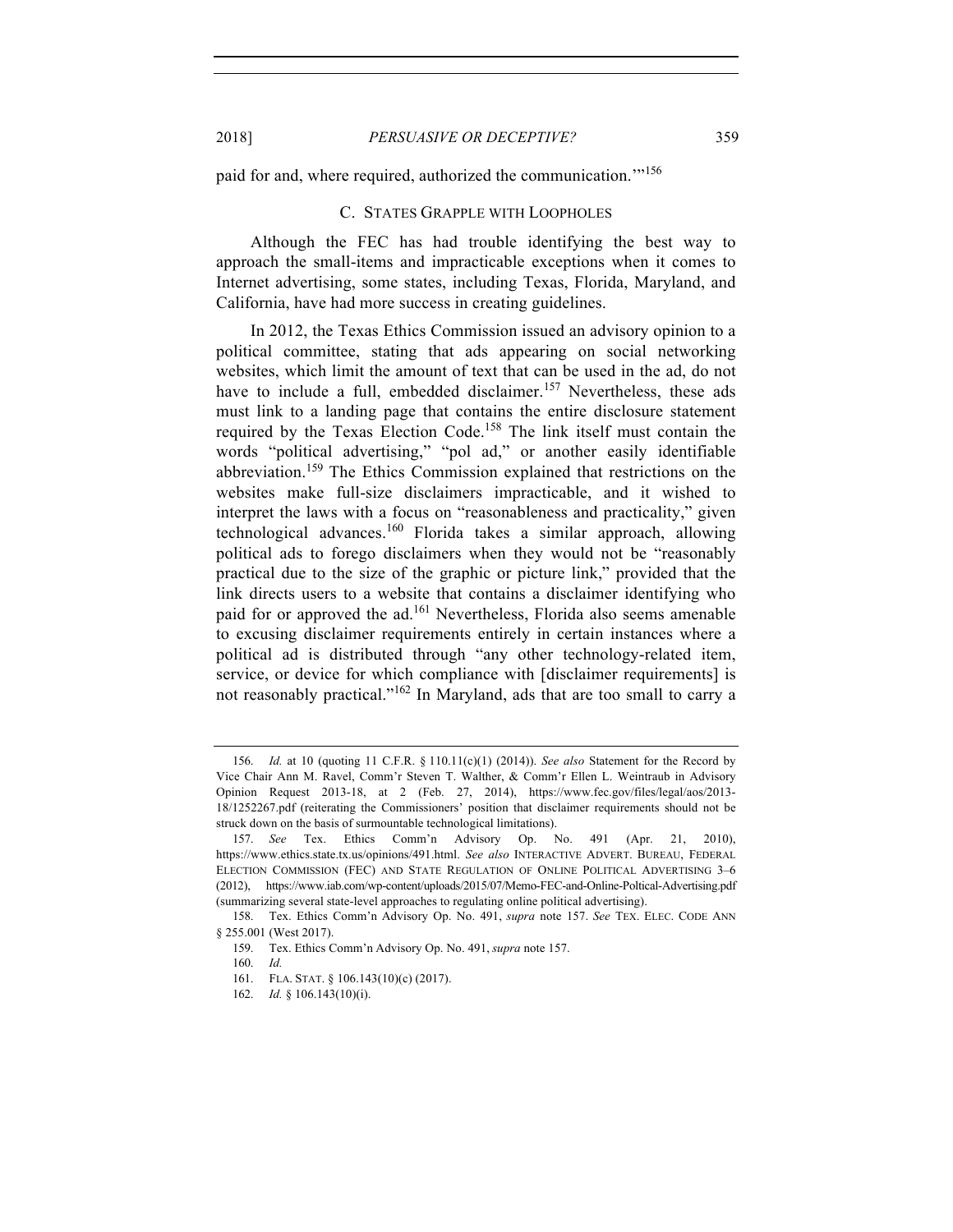disclaimer must also include a link to another website.<sup>163</sup> If it is not possible to include a link, the ad and information about who sponsored or approved it must be registered with the State Board.<sup>164</sup> Items that Maryland considers too small to include a disclaimer on include micro bars, button ads, paid text ads with fewer than 200 characters, and small paid graphic or picture links.165

California has taken a slightly more flexible approach than the states discussed above. The California Fair Political Practices Commission specified in 2011 that Internet ads that are "limited in size" such as "a micro bar, a button ad, a paid text advertisement that is limited to 500 characters or less in length, or a small paid graphic or picture link" must display the disclaimer as a rollover, a link to another website that contains the disclaimer, or "other technological means that provide the user with disclosure information."<sup>166</sup> Given the broad language of this provision, this solution is detailed enough to give specific guidance yet expansive enough to allow advertisers to take advantage of technological innovations, while still providing voters with relevant disclosures.

Former FEC Chair Cynthia Bauerly suggests that the FEC could look to states like California and Maryland for guidance in crafting not just advisory opinions but rules addressing how disclaimers should be treated in the Internet age.<sup>167</sup> Bauerly believes that a rulemaking would provide broader guidance than advisory opinions, which are confined to the particular facts at issue in a given case.<sup>168</sup> Yet the Commission seems hesitant to respond in a concrete way. In October 2011, the FEC opened comments on whether to move forward with rulemaking to update some of the current disclaimer rules for Internet advertising, including the smallitems and impracticable exceptions. Despite this encouraging sign, the Commission took little action until it reopened the comment period on the issue in October 2016 and then again in October  $2017$ .<sup>169</sup> Hopefully, these continued delays are not an indication that the Commission does not plan to address the issue after all.<sup>170</sup>

<sup>163.</sup> MD. CODE REGS. 33.13.07.02(D)(2)(b)(i) (2017).

<sup>164.</sup> *Id.* 33.13.07.02(D)(2)(b)(ii).

<sup>165.</sup> *Id.* 33.13.07.02(D)(2)(c)(i)–c(iv).

<sup>166.</sup> CAL. CODE REGS. tit. 2, § 18450.4(b)(3)(G)(1) (2017).

<sup>167.</sup> Bauerly, *supra* note 132, at 533–35.

<sup>168.</sup> *Id.*

<sup>169.</sup> *See* Internet Communication Disclaimers, 82 Fed. Reg. 46,937 (proposed Oct. 10, 2017) (to be codified at 11 C.F.R. pt. 110).

<sup>170.</sup> *See* Nathaniel Persily, *The Campaign Revolution Will Not Be Televised*, AM. INTEREST (Oct. 10, 2015), https://www.the-american-interest.com/2015/10/10/the-campaign-revolution-will-not-be-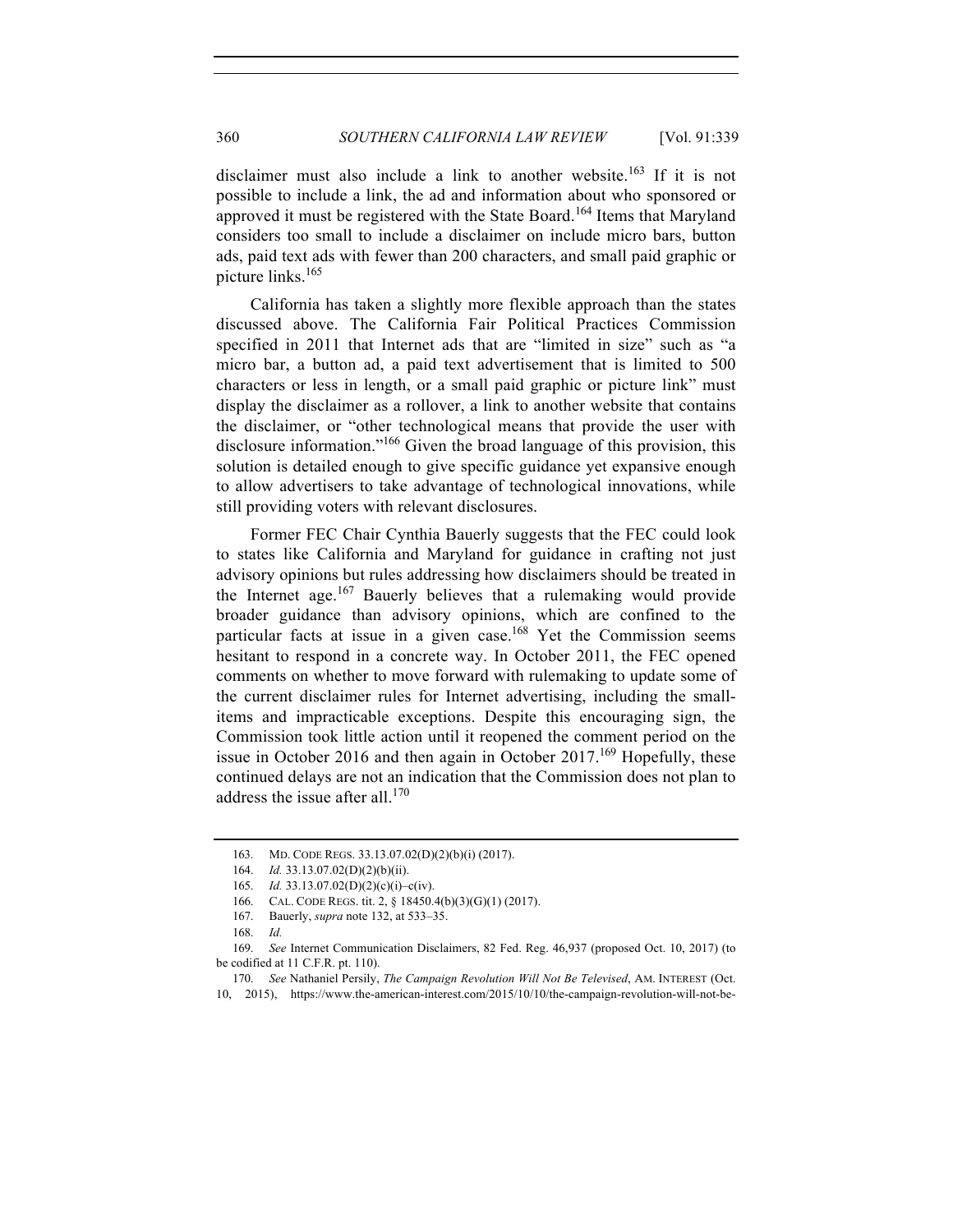#### IV. NATIVE ADVERTISING

## A. GROWTH OF DIGITAL COMMUNICATION

The loopholes for Internet advertising are significant now in particular because online advertising is quickly catching up to more traditional forms of political communication, such as television and radio. Borrell Associates, which tracks advertising data, found that in 2016 a record \$1.4 billion was spent on digital advertising across local, state, and national campaigns, which constitutes a 789% increase in digital spending from  $2012$ <sup> $171$ </sup>. The dramatic increase seems to correspond with voter preferences. According to the Interactive Advertising Bureau, based on a sample size of 1,513 registered voters, 61% relied on digital media to learn about candidates during the 2016 presidential primaries.<sup>172</sup> This finding is on par with the responders' reliance on television for candidate information, which also polled at  $61\%$ .<sup>173</sup> Additionally, digital advertising offers politicians an opportunity to generate more voter engagement. According to a study conducted by the Rubicon Project, an online advertising firm, and the polling firm Penn Schoen Berland, 64% of those who have seen a political advertisement on their mobile device have clicked on it or have taken some other action in response.<sup>174</sup> Illustrating that television advertising is losing some of its dominance in the advertising arena, twothirds of participants in the study further reported skipping ads recorded on their television "all or most of the time."<sup>175</sup> The same study also found that gaming is important for political advertising. Half of the likely voters surveyed reported playing games on their mobile devices on a weekly basis, and over one-third of likely Democratic voters and one-quarter of likely independent voters reported playing mobile games *daily*. 176

televised ("[W]hen the current Chair of the FEC merely hinted at updating regulations to account for the transition to online campaigning, her opponents both within and beyond the FEC publicly criticized her.").

<sup>171.</sup> Sean J. Miller, *Digital Ad Spending Tops Estimates*, CAMPAIGNS & ELECTIONS (Jan. 4, 2017), https://www.campaignsandelections.com/campaign-insider/digital-ad-spending-tops-estimates.

<sup>172.</sup> INTERACTIVE ADVERT. BUREAU & VISION CRITICAL, THE RACE FOR THE WHITE HOUSE 2016: REGISTERED VOTERS AND MEDIA AND INFORMATION DURING THE PRIMARIES 4 (2016), https://www.iab.com/insights/the-race-for-the-white-house-2016-registered-voters-and-media-andinformation-during-the-primaries.

<sup>173.</sup> *Id.*

<sup>174.</sup> RUBICON PROJECT, 2016 VOTER MEDIA CONSUMPTION HABITS 2 (2016), http://rubiconproject.com/wp-content/uploads/2016/01/Rubicon-Project-Voter-Media-Consumption-Habits.pdf.

<sup>175.</sup> *Id.* at 1.

<sup>176.</sup> *Id.* at 2.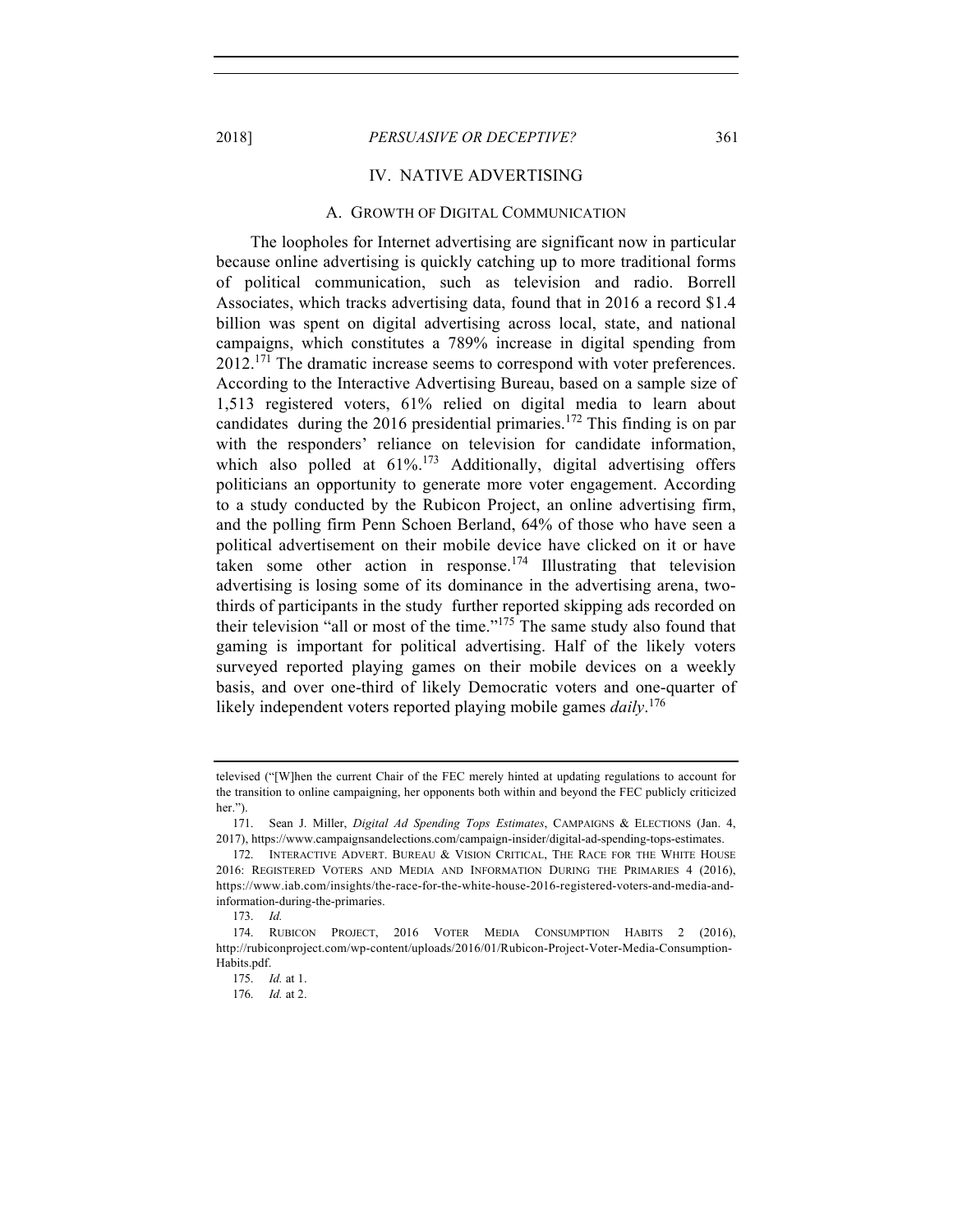# 362 *SOUTHERN CALIFORNIA LAW REVIEW* [Vol. 91:339

#### B. POLITICIANS GO NATIVE

Native advertising, also known as sponsored content, has become a popular component of the digital advertising landscape. Native advertising is designed to match the content of a media or technology platform, "bear[ing] a similarity to the news, feature articles, product reviews, entertainment, and other material that surrounds it."<sup>177</sup> Native ads are popular with advertisers because they blend in with their surroundings, making consumers less likely to block or skip them.<sup>178</sup> It is projected that spending on sponsored content will grow to \$21 billion in 2018, up from \$7.9 billion in 2015.<sup>179</sup> A study by Facebook and IHS predicts that by 2020, native advertisements will make up over 63% of all mobile display ads.<sup>180</sup>

Just like corporate advertisers, politicians have recognized the allure of native ads.<sup>181</sup> During the 2016 presidential primaries, Senator Bernie Sanders actively turned to sponsored content to influence voters. In February 2016, Politico partnered with Sanders to run an article criticizing privatized prisons, featured under the label "Sponsored Story."<sup>182</sup> According to a senior Politico executive, Politico had held discussions with "all the campaigns" about running similar features.<sup>183</sup> Sanders also ran an ad on BuzzFeed in the form of a list titled "15 Reasons Bernie Sanders is the Candidate We've Been Waiting For."<sup>184</sup> A small logo below the headline identified that the posting was paid for by Bernie 2016, Sanders's

<sup>177.</sup> *See Native Advertising: A Guide for Businesses*, FED. TRADE COMMISSION (Dec. 2015), https://www.ftc.gov/tips-advice/business-center/guidance/native-advertising-guide-businesses (providing guidance to businesses on using native advertising techniques without deceiving consumers).

<sup>178.</sup> *See id.*

<sup>179.</sup> BI Intelligence, *Spending on Native Advertising Is Soaring as Marketers and Digital Media Publishers Realize the Benefits*, BUS. INSIDER (May 20, 2015, 5:04 PM), http://www.businessinsider.com/spending-on-native-ads-will-soar-as-publishers-and-advertisers-takenotice-2014-11.

<sup>180.</sup> ELENI MAROULI & JACK KENT, IHS TECH., THE FUTURE OF MOBILE ADVERTISING IS NATIVE 8 (2016), http://mma.nl/wp-content/uploads/2016/05/Future-of-mobile-is-native-1.pdf.

<sup>181.</sup> *See* Libby Watson, *A New Frontier in Opaque Political Ad Spending: GIFs*, SUNLIGHT FOUND. (Mar. 30, 2016, 11:37 AM), https://sunlightfoundation.com/blog/2016/03/30/a-new-frontier-inopaque-political-ad-spending-gifs.

<sup>182.</sup> Bernie Sanders, *We Must End For-Profit Prisons*, POLITICO (Feb. 26, 2016, 2:14 PM), http://www.politico.com/sponsor-content/2016/02/we-must-end-for-profit-prisons.

<sup>183.</sup> Simon Dumenco, *Bernie Sanders Campaign Buys 'Sponsored Story' Ad on Politico*, AD AGE (Feb. 26, 2016), http://adage.com/article/campaign-trail/bernie-sanders-campaign-buys-sponsoredstory-politico-ad/302874.

<sup>184.</sup> *See 15 Reasons Bernie Sanders Is the Candidate We've Been Waiting For*, BUZZFEED (Jan. 8, 2016, 11:45 AM), https://www.buzzfeed.com/berniesanders/times-bernie-sanders-gave-us-all-hope.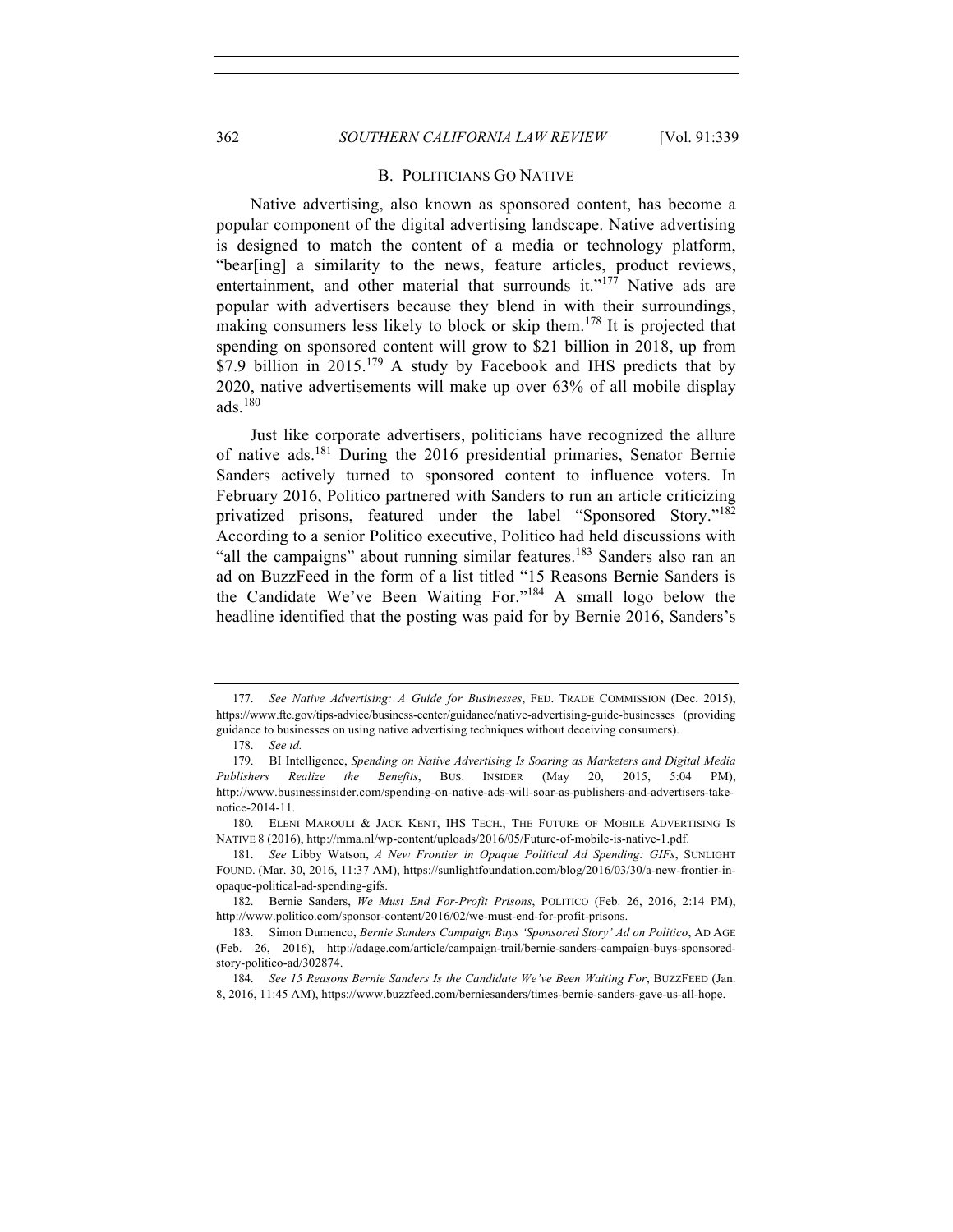campaign organization. 185

News sources are not the only platforms where native advertising has been used: games have also become a potential advertising option for politicians and their supporters. In 2008, Barack Obama became the first presidential candidate to campaign using video games.<sup>186</sup> Obama placed ads geared toward a male audience within sports-themed games; virtual pro-Obama billboards or other signs appeared in the background, reminding players to vote.<sup>187</sup> But as native ads become more sophisticated, they no longer have to look only like digital replicas of traditional banners or signs. Instead, they can be designed to blend in with the content of the platform even more seamlessly.

In January 2016, Zynga, the gaming company behind Words With Friends and Farmville, partnered with the Rubicon Project to work with political campaigns to develop native mobile ads for its gaming platforms.<sup>188</sup> The "SponsoredPLAY" ads are "optional mini-games" that appear while users play regular games.<sup>189</sup> According to Zynga's chief data officer, SponsoredPLAY is "designed with players in mind while also incorporating the goals of political campaign clients."<sup>190</sup> The games can incorporate campaign goals such as "issue awareness, email collection, fundraising or polling."191 Zynga can also draw on its player data to use "location-based targeting," adjusting the games with customized messages for specific states.<sup>192</sup> Zynga is a potentially powerful marketing tool for politicians. The company claims that over one billion people have played its games since its founding in 2007.<sup>193</sup> Strikingly, about 90 percent of Zynga's users were registered and planned to vote in 2016, according to a Nielsen study.<sup>194</sup> Combined with the findings that about half of potential voters play mobile games weekly, this statistic makes the value of games for political advertising even more apparent.<sup>195</sup>

<sup>185.</sup> *See id.* 

<sup>186.</sup> *Obama Campaign Buys Ads in 18 Video Games*, FOX NEWS (Oct. 15, 2008), http://www.foxnews.com/story/2008/10/15/obama-campaign-buys-ads-in-18-video-games.html.

<sup>187.</sup> *Id.*

<sup>188.</sup> Marty Swant, *Zynga Is Now Offering Native Political Gaming Ads for Presidential Campaigns,* ADWEEK (Jan. 7, 2016), http://www.adweek.com/news/technology/zynga-now-offeringnative-political-gaming-ads-presidental-campaigns-168894.

<sup>189.</sup> *Id.*

<sup>190.</sup> *Id.*

<sup>191.</sup> *Id.*

<sup>192.</sup> *Id.*

<sup>193.</sup> *Let's Play*, ZYNGA, https://www.zynga.com/about (last visited Jan. 26, 2018).

<sup>194.</sup> Swant, *supra* note 188.

<sup>195.</sup> RUBICON PROJECT, *supra* note 174, at 2.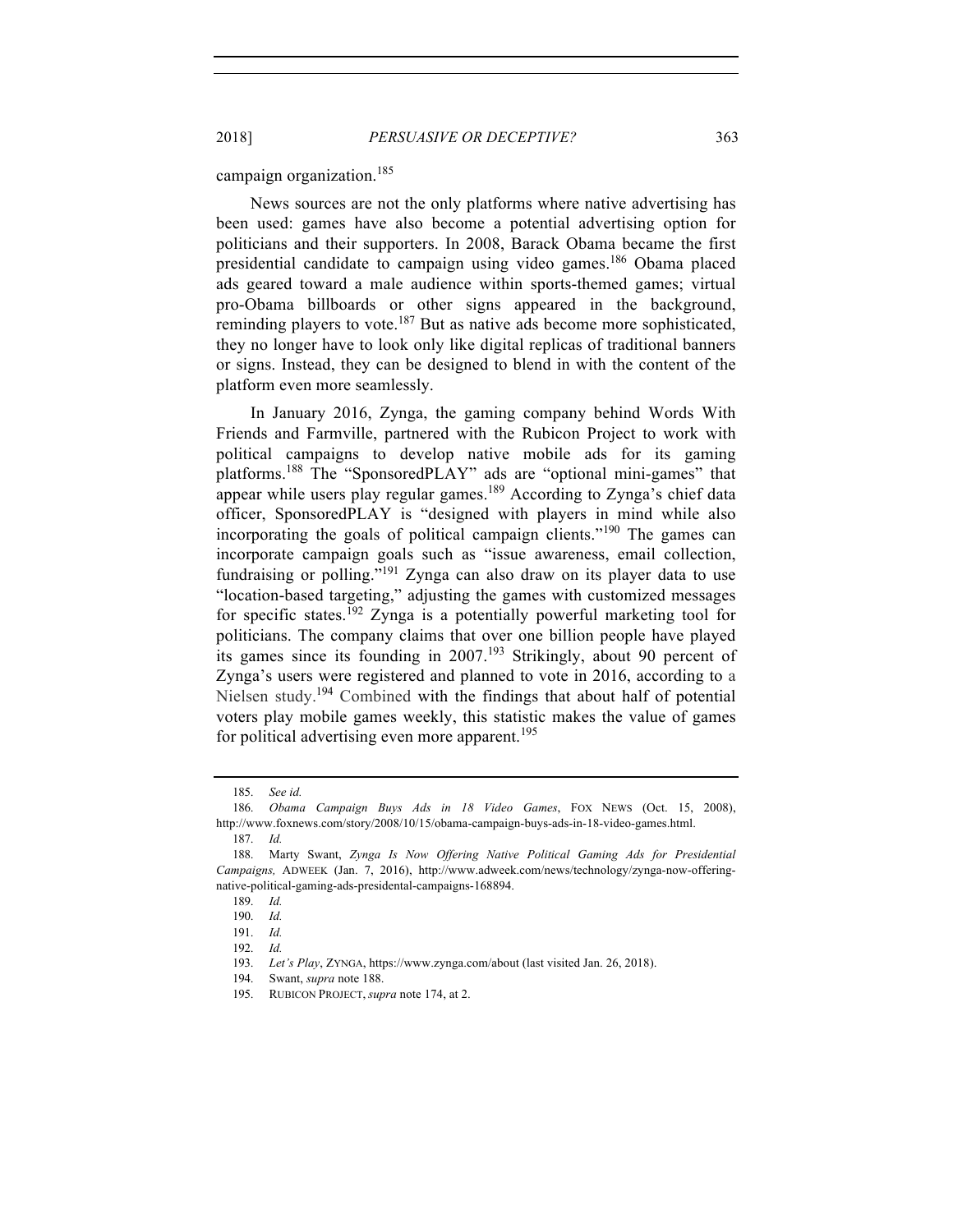Despite its growing popularity, native advertising is not without controversy. The characteristics that make native advertising commercially appealing can also pose ethical issues; studies show that consumers frequently cannot distinguish native ads from editorial content. A study by the International Advertising Bureau found that only 41% of participants were able to identify native ads as promotional materials, <sup>196</sup> and in a study by Contently, a media strategy company, 48% of participants felt deceived upon discovering that what they assumed was editorial content was, instead, an advertisement.<sup>197</sup>

The federal government prohibits false and misleading advertising, and the Federal Trade Commission ("FTC"), which is charged with enforcing truth in advertising laws, has recognized the potentially deceptive nature of native ads.<sup>198</sup> The FTC issued an enforcement policy statement in 2015 announcing that an ad will be considered deceptive if it "misleads reasonable consumers as to its nature or source, including that a party other than the sponsoring advertiser is its source."<sup>199</sup> To determine whether an advertisement is deceptive, the FTC will evaluate where the ads are featured and will consider the "customary expectations based on consumers' prior experience with the media."<sup>200</sup> The adequacy of disclosure will also be judged by whether "reasonable consumers perceive the ad as advertising."<sup>201</sup> The FTC advises businesses to use terms such as "Advertisement" and "Paid Advertisement"<sup>202</sup> to make the nature of ads more apparent to consumers. The Better Business Bureau ("BBB"), a nonprofit group, has joined the FTC's efforts, stating that any ad that is "designed to fool consumers is—plain and simple—a bad ad, and violates [the BBB's] standards."<sup>203</sup> Like the FTC, the BBB modified its Code of Advertising to require that sponsored content include clear disclaimers such

<sup>196.</sup> INTERACTIVE ADVERT. BUREAU, GETTING IN-FEED SPONSORED CONTENT RIGHT: THE CONSUMER VIEW 16 (2014), https://www.iab.com/wp-content/uploads/2015/07/IAB\_Edelman\_ Berland\_Study.pdf. *See also* Sass, *supra* note 2.

<sup>197.</sup> Lazauskas, *supra* note 2.

<sup>198.</sup> *See Truth in Advertising*, FED. TRADE COMMISSION, https://www.ftc.gov/news-events/mediaresources/truth-advertising (last visited Jan. 26, 2018).

<sup>199.</sup> FTC, ENFORCEMENT POLICY STATEMENT ON DECEPTIVELY FORMATTED ADVERTISEMENTS 16 (2015), https://www.ftc.gov/system/files/documents/public\_statements/896923/ 151222deceptiveenforcement.pdf.

<sup>200.</sup> *Id.* at 11.

<sup>201.</sup> *Id.* at 13.

<sup>202.</sup> *Id.* at 2–3, 13.

<sup>203.</sup> *Native Advertising Added to BBB Code of Advertising; Deceptive Native Ads Now Violate Code*, BETTER BUS. BUREAU (Oct. 25, 2016), https://www.bbb.org/native-advertising-added-to-bbbcode-of-advertising.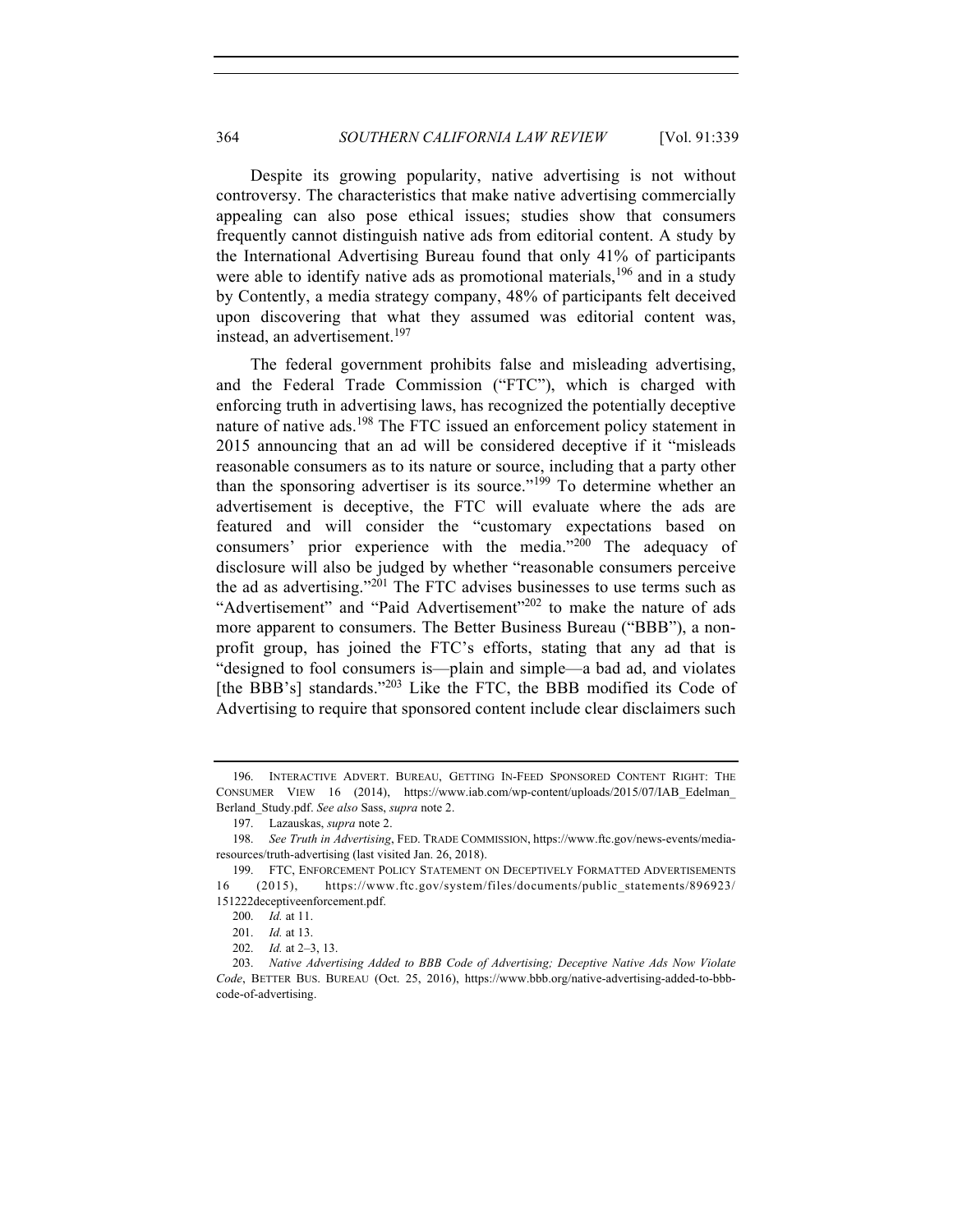as "sponsored advertising content" or "sponsored by."<sup>204</sup> Regardless of its efforts to curtail the potentially deceptive effects of native advertising, the FTC does not have oversight over political ads, which are core political speech and are thus subject to strict First Amendment protections.<sup>205</sup> For this reason, the FTC's enforcement policy regarding native advertising does not apply in the political arena.<sup>206</sup>

The lack of oversight for political ads is concerning because when used in non-political settings such as games, native political ads have a particularly strong potential for deceiving voters, as users may not expect to see political ads in an entertainment context. This potential for deception is further amplified when the ads are run on mobile platforms that might not feature a disclaimer because of the small-items or impracticable exceptions. Such ads would have several layers of deception: not only would users not know who paid for an ad, but they also may not realize that a mini-game, for example, is even an ad at all. Furthermore, many gamers are young and may be particularly prone to being deceived..<sup>207</sup> It has been difficult to find information regarding what disclaimers, if any, Zynga has used on its mobile political games. There also appears to be no data showing whether these ads were used by candidates during the 2016 election cycle. But given that the Obama campaign was interested in video games as early as 2008, and use of digital advertising has only grown since then, it is not hard to imagine that candidates did and will continue to turn to such creative formats in order to meet the challenge of engaging young voters.<sup>208</sup> Advertisers like Revolution Messaging have already requested an exemption from the FEC for mobile ads, and others are likely to follow.<sup>209</sup> Since the FTC can do nothing to help make native ads more transparent, the FEC should do its part. Closing the small-items and impracticable loopholes would be an important first step, since inherently deceptive

<sup>204.</sup> *Id.*

<sup>205.</sup> Amy Sullivan, *Truth in Advertising? Not for Political Ads*, TIME (Sept. 23, 2008), http://content.time.com/time/politics/article/0,8599,1843796,00.html.

<sup>206.</sup> *See id.*

<sup>207.</sup> The situation becomes even murkier if native ads are purchased by non-profit groups, as such organizations are not required to report the source of their funding to the FEC. However, a full discussion of such "dark money" groups is beyond the scope of this paper. *See Dark Money Basics*, OPENSECRETS, https://www.opensecrets.org/dark-money/basics (last visited Jan. 26, 2018). *See generally* Spencer & Wood, *supra* note 49 (using experimental data to show that spending by donordisclosure-exempt non-profit organizations has increased in the wake of *Citizens United*).

<sup>208.</sup> *See* Becky Kip, *Are Native Ads the Key to Engaging Millennials in Political Movements?*, HILL (Sept. 27, 2016, 11:35 AM), http://thehill.com/blogs/pundits-blog/presidential-campaign/298028 are-native-ads-the-key-to-engaging-millennials-in.

<sup>209.</sup> *See, e.g.*, Letter from Joseph E. Sandler et al., *supra* note 151, at 1.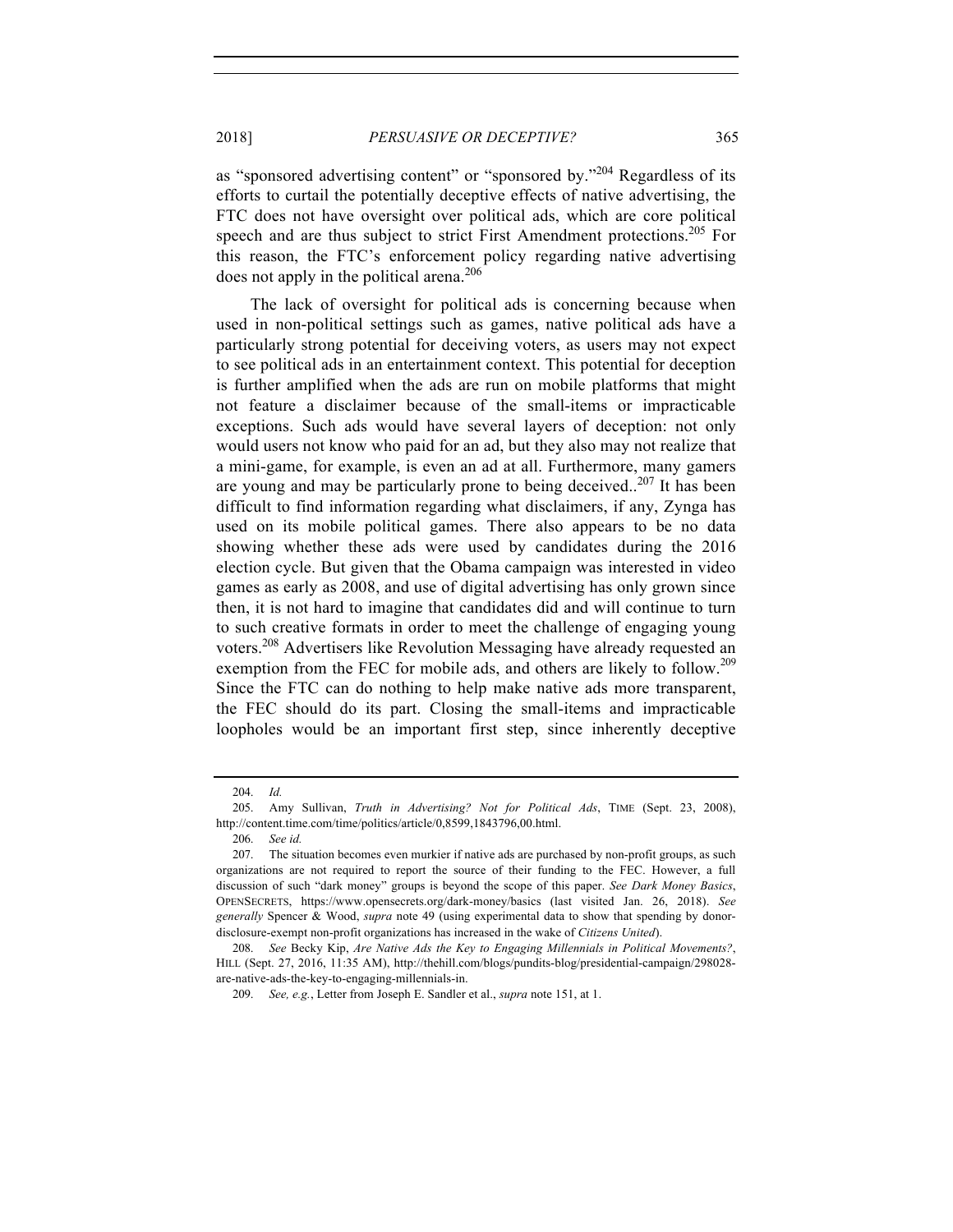native ads are especially likely to deceive voters if they are permitted to run without a disclaimer on "small" platforms such as mobile devices.

## C. POTENTIAL FOR SELF-REGULATION BY ONLINE PLATFORMS

Not everyone agrees that government agencies should intervene to make digital ads more transparent. <sup>210</sup> Nathaniel Persily of Stanford Law School argues that online advertising is too difficult to regulate because the definition of what counts as media has become too vast, as social media, blogs, and digital content platforms have become key political messaging tools.<sup>211</sup> Persily believes that in the digital era, it will not be government agencies, but rather platforms—particularly giants like Google and Facebook—that will enforce regulations through their user policies, due to "business necessity and [their] sense of public obligation."<sup>212</sup> Unlike the government, technology platforms do not have to worry about violating the First Amendment by limiting certain kinds of speech.<sup>213</sup> Persily posits that technology platforms could set guidelines mandating truthful advertising, require advertisers to disclose financial information to be shared with users, and even set restrictions on the "sources and amounts of expenditures."<sup>214</sup> But even Persily admits that such requirements may not always be in the platforms' "economic self-interest."<sup>215</sup>

Some Internet platforms are taking proactive steps to promote disclosure.<sup>216</sup> Snapchat requires that political ads disclose the purchaser's

<sup>210.</sup> *See, e.g.*, Persily, *supra* note 170.

<sup>211.</sup> *Id.*

<sup>212.</sup> *Id.*

<sup>213.</sup> *Id. See also* Nathaniel Persily, *Facebook May Soon Have More Power over Elections than the FEC. Are We Ready?*, WASH. POST (Aug. 10, 2016), http://wapo.st/2b3yWuH (arguing that the question is not whether social media platforms will regulate political ads, but whether they should treat such ads differently than other forms of advertising).

<sup>214.</sup> Persily, *supra* note 170.

<sup>215.</sup> *Id.*

<sup>216.</sup> After it became known that foreign meddlers had purchased political ads during the 2016 election, Facebook and other social media platforms announced plans to increase transparency for political advertising. *See, e.g.*, Tony Romm & Kurt Wagner, *Facebook Is Taking a Stricter Stance on Political Advertising Ahead of Its Testimony to the U.S. Congress Next Week*, RECODE (Oct. 27, 2017, 1:00 PM), https://www.recode.net/2017/10/27/16555926/facebook-political-advertising-ads-2016-russia; Craig Timberg et al., *Russian Ads, Now Publicly Released, Show Sophistication of Influence Campaign*, WASH. POST (Nov. 1, 2017), http://wapo.st/2zoHJqk; Kurt Wagner, *Twitter Is Changing Its Advertising Policies Following Russia's Election Interference*, RECODE (Oct. 24, 2017, 4:00 PM), https://www.recode.net/2017/10/24/16536934/twitter-change-policy-see-new-advertisements-russiapresidential-election. Meanwhile, legislators have introduced the Honest Ads Act to increase the amount of information Internet companies would have to disclose about political ads. *See* Kerry Flynn, *Honest Ads Act Would Regulate Online Political Ads Like TV Commercials*, MASHABLE (Oct. 19, 2017), http://mashable.com/2017/10/19/honest-ads-online-political-facebook-google-twitter-russia. In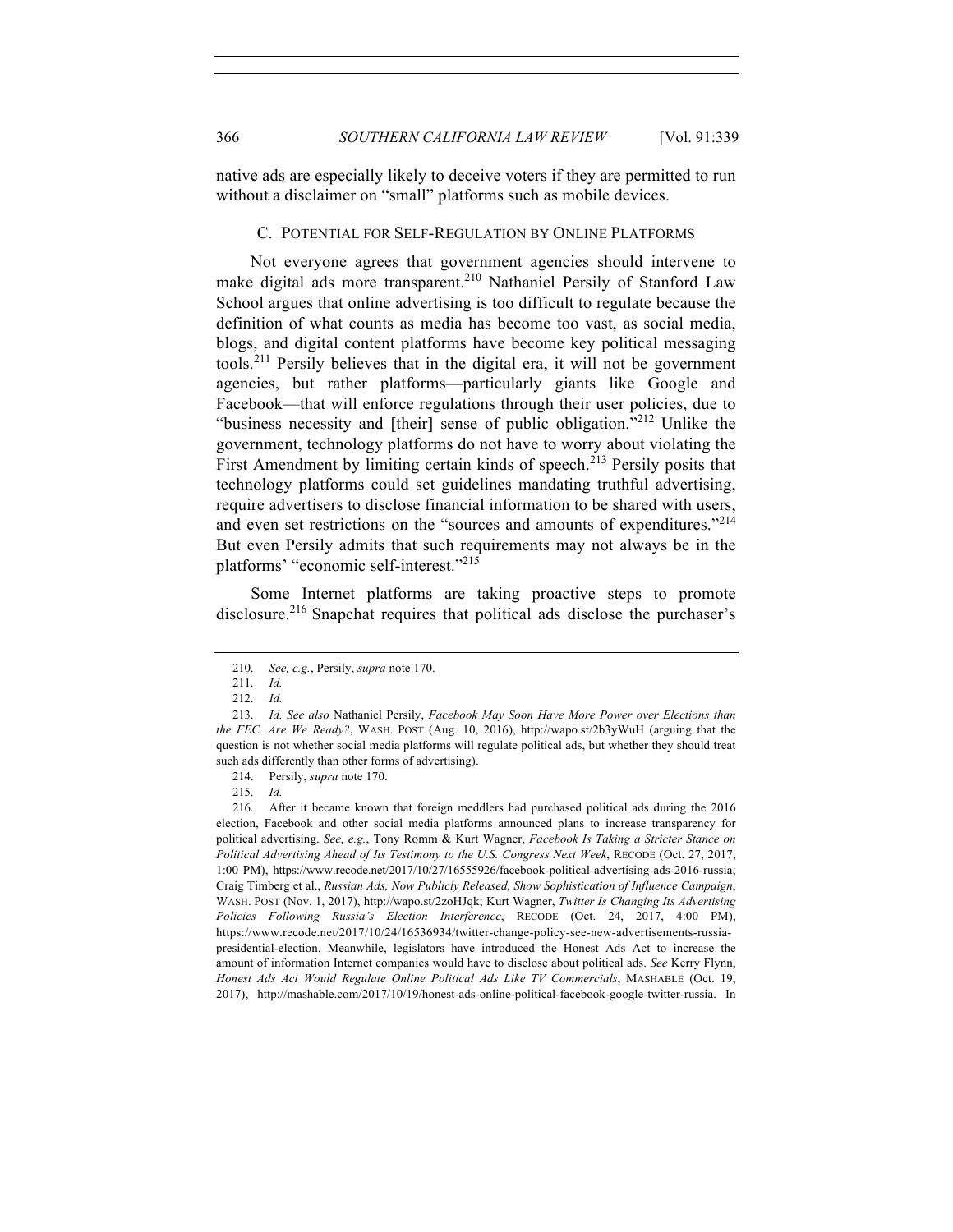identity and state whether a candidate authorized them.<sup>217</sup> The buyers of unauthorized ads must provide Snapchat with contact information for the sponsoring organization.<sup>218</sup> Snapchat also prohibits "misleading or deceptive" ads and requires that political advertisers abide by the website's Terms of Service, Community Guidelines, and Advertising Guidelines.<sup>219</sup> Similarly, Twitter requires that political advertisers "comply with any applicable laws regarding disclosure and content requirements"<sup>220</sup> and is proactive in using disclaimers.221 It labels political ads with a purple "Promoted by" icon to distinguish them from other content.<sup>222</sup>

Google's policies, on the other hand, currently simply state that advertisers must follow "local campaign and election laws for any area the ads target," including "election 'silence periods.'"<sup>223</sup> However, Google plans to require election-related ads to include a disclaimer that will appear when a user hovers over the content.<sup>224</sup> Facebook, meanwhile, does not mention disclosure in its "best practices" for election-related advertising,<sup>225</sup> but it has plans to introduce "Paid for by" disclaimers for "election-related ads."<sup>226</sup> Zynga does not include specific details regarding political advertising on its website, in spite of its push into the arena.<sup>227</sup>

Despite the encouraging steps taken by some technology companies, it

light of these rapid developments, the disclosure policies for many social media companies are in the process of being amended and revised.

<sup>217.</sup> *Snapchat Political Advertising Guidelines*, SNAPCHAT, https://www.snapchat.com/ads/ political-guidelines (last visited Jan. 26, 2018).

<sup>218.</sup> *Id.*

<sup>219.</sup> *Id.*

<sup>220.</sup> *Political Campaigning,* TWITTER, https://support.twitter.com/articles/20170492 (last visited Jan. 26, 2018).

<sup>221.</sup> Michelle Castillo, *Twitter Will Now Label Political Ads, Including Who Bought Them and How Much They Are Spending*, CNBC (Oct. 24, 2017, 5:34 PM), https://www.cnbc.com/2017/10/ 24/twitter-will-label-political-ads-including-who-bought-and-spend.html.

<sup>222.</sup> *Id.*

<sup>223.</sup> *Political Content*, GOOGLE, https://support.google.com/adwordspolicy/answer/6014595 (last visited Jan. 26, 2018).

<sup>224.</sup> Tony Romm, *Google Asked the U.S. Government to Consider New Rules of the Road for Online Political Ads*, RECODE (Nov. 9, 2017, 2:40 PM), https://www.recode.net/2017/11/9/16629978/ facebook-google-twitter-federal-election-commission-fec-russia.

<sup>225.</sup> *See Page Best Practices*, FACEBOOK: ELECTIONS, https://politics.fb.com/page-best-practices (last visited Jan. 26, 2018).

<sup>226.</sup> Rob Goldman, *Update on Our Advertising Transparency and Authenticity Efforts*, FACEBOOK: NEWSROOM (Oct. 27, 2017), https://newsroom.fb.com/news/2017/10/update-on-ouradvertising-transparency-and-authenticity-efforts.

<sup>227.</sup> *See Zynga Advertising Guidelines*, ZYNGA, https://www.zynga.com/legal/zynga-advertisingguidelines (last visited Jan. 26, 2018). Zynga does ban "[c]ontent that exploits political agendas or uses 'hot button' issues for commercial use." *Id*.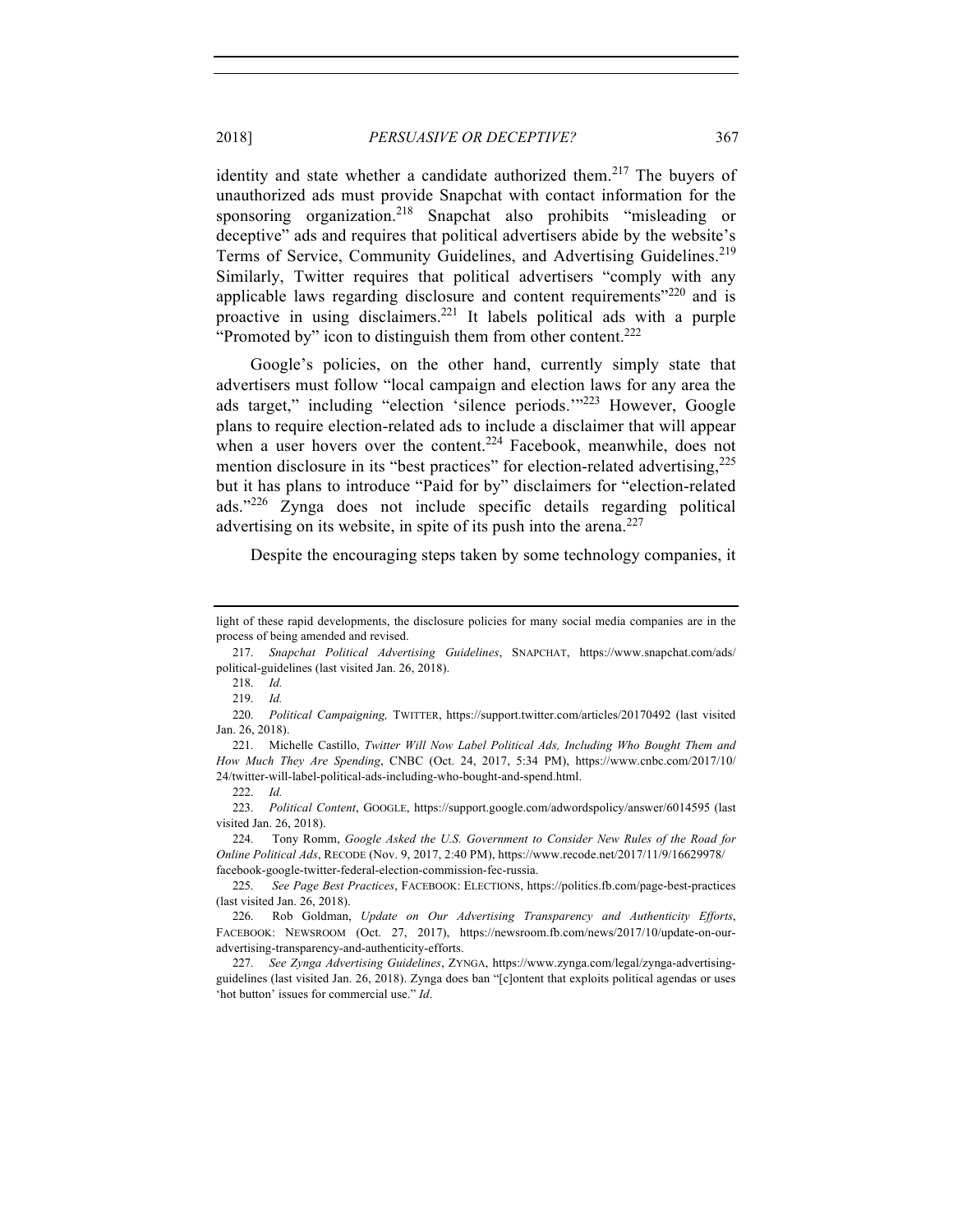may be that Facebook, Google, and Zynga do not, thus far, include more robust disclosure policies on their websites because, as Persily notes, such practices are not necessarily in the platforms' immediate economic selfinterest.<sup>228</sup> Advertisers like native ads precisely because they do not look like ads, and they are therefore less likely to be skipped, blocked, or ignored.<sup>229</sup> When asked to provide more transparency, advertisers complain that the ads lose their effectiveness.<sup>230</sup> Given that advertisers and media platforms are businesses first and foremost, it may seem counterintuitive to create policies that would harm their potential advertising revenues. Yet more transparency does not necessarily conflict with economic selfinterest. Studies show that voters *want* more transparency, <sup>231</sup> and in the context of non-political sponsored advertising, consumers feel deceived if they cannot distinguish an ad from editorial content.<sup>232</sup> It is not a big stretch to assume that voters would feel similarly misled if they could not distinguish a political ad from an article or a game, especially since politics tend to stir up people's most impassioned sentiments. Consumers are likely to be unhappy with a platform that they feel facilitates deceptive advertising or, at the least, is not as transparent as its competitors. So while more disclosure and disclaimers might hurt ad revenue in the short term, in the long run transparency is likely to be more beneficial to the platforms than the alternative of angering and alienating users.

But willingness or even desire of Internet platforms to self-regulate does not diminish the need for a revised rulemaking by the FEC. In fact, when the FEC opened the matter for comment in 2011, Facebook encouraged the Commission to revise the existing rules.233 Attorneys for Facebook pointed out that the Commission's handling of Internet "advertising has been unclear—to sellers of online advertising, to political committees and . . . to Members of Congress," adding that "the Commission's failure to provide a coherent approach to online political advertising has made it harder" for candidates to engage with voters.<sup>234</sup> As

<sup>228.</sup> *See* Persily, *supra* note 170.

<sup>229.</sup> *See Truth in Advertising*, *supra* note 199, at 2.

<sup>230.</sup> *See* Sydney Ember, *F.T.C. Guidelines on Native Ads Aim to Prevent Deception*, N.Y. TIMES (Dec. 22, 2015), https://nyti.ms/2GkNp4X (noting that the FTC guidelines regarding native ads have caused marketers to "worry that the guidelines could stifle further advancements in an area that they both have come to increasingly rely on.").

<sup>231.</sup> *See, e.g.*, *Show Me the Money*, *supra* note 6, at 23–26.

<sup>232.</sup> Lazauskas, *supra* note 2.

<sup>233.</sup> *See* Letter from Colin S. Stretch, Deputy Gen. Counsel, Facebook, Inc., to Amy L. Rothstein, Assistant Gen. Counsel, Fed. Election Comm'n 2 (Nov. 14, 2011), http://sers.fec.gov/fosers/ showpdf.htm?docid=98769.

<sup>234.</sup> *Id.*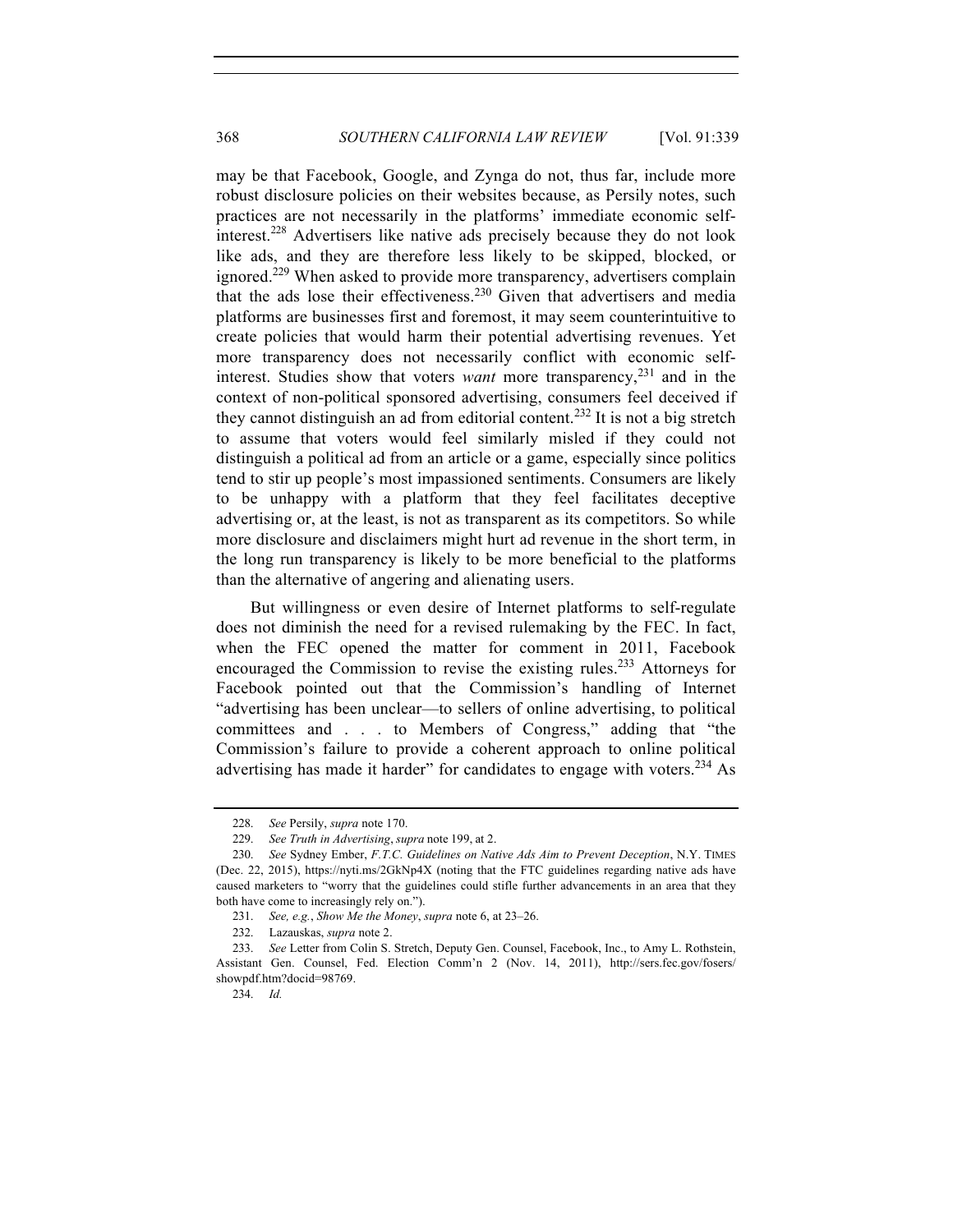Facebook's comment suggests, a rulemaking by the FEC would help platforms adopt more robust disclosure policies, including disclaimer requirements, because they would have a better sense of what approaches might or might not pass muster with the FEC. Similarly, in 2017, Google encouraged the FEC to update its rules to "provide the clarity that campaigns and other political advertisers need to determine what disclaimers they are required to include."<sup>235</sup> Facebook's and Google's sentiments echo Cynthia Bauerly's argument that a rulemaking would give advertisers more general guidance than one-off advisory opinions that are limited to a particular set of facts.<sup>236</sup>

## D. A PROPOSAL FOR CLOSING THE LOOPHOLES

While it is admittedly impossible to regulate all Internet communications, it *is* possible to close unnecessary and outdated loopholes like the small-items and impracticable exceptions, which are particularly problematic in a world where the line between ads and content continues to blur. As discussed earlier, empirical studies suggest that disclaimers can support the informational interest identified as important by the Supreme Court, shaping voter perception and perhaps even helping voters to make better decisions.<sup>237</sup> As the Court stated in *Buckley*, providing voters with information about the source of campaign funding can create a more informed electorate, <sup>238</sup> and the electorate cares about being informed.<sup>239</sup> Digital platforms have the technological ability to include disclaimers, so there is no legitimate reason to grant them exceptions that other advertisers do not get.

Nevertheless, in developing new rules the FEC should tread lightly, to avoid interfering with innovation by imposing rigid regulations that would not only stifle creative invention but would quickly become obsolete as new platforms and technologies develop. California's approach is a particularly good model for the FEC to follow, as it gives platforms guidelines but respects their need to experiment with new methods and technologies.<sup>240</sup>

<sup>235.</sup> Paresh Dave, *Google Supports U.S. Efforts to Disclose Buyers of Online Political Ads*, REUTERS (Nov. 9, 2017, 6:54 PM), https://www.reuters.com/article/us-usa-trump-russia-socialmedia/ google-supports-u-s-efforts-to-disclose-buyers-of-online-political-ads-idUSKBN1DA099.

<sup>236.</sup> *See* Bauerly, *supra* note 132, at 534.

<sup>237.</sup> *See supra* Part II.

<sup>238.</sup> Buckley v. Valeo, 424 U.S. 1, 66–67 (1976) (per curiam).

<sup>239.</sup> *See Show Me the Money*, *supra* note 6, at 23–26.

<sup>240.</sup> *See supra* notes 166–67 and accompanying text.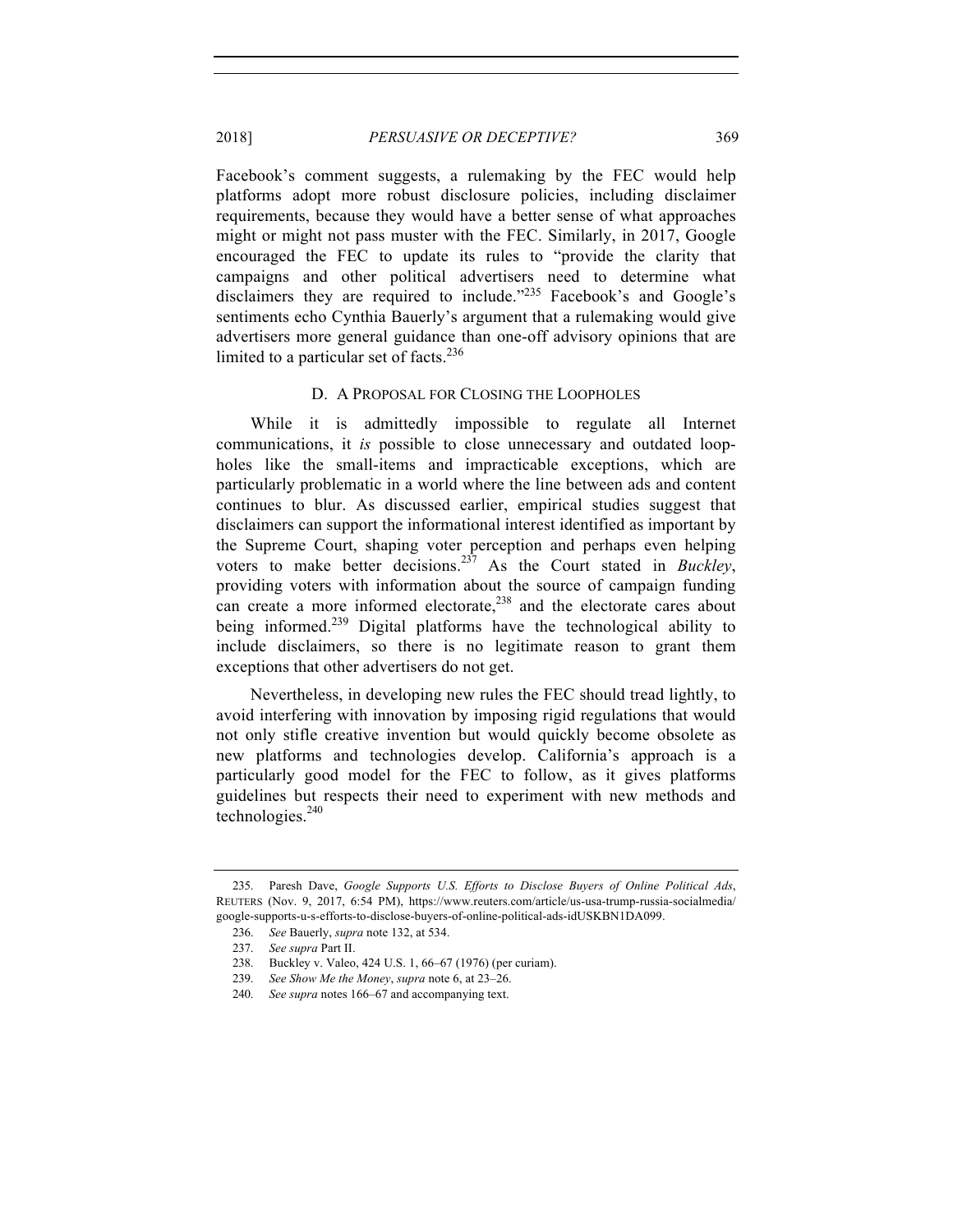Like the California government, the FEC should require that if an advertisement on an electronic, mobile, or new media platform is limited in size, the ad should include a link to a landing page containing a comprehensive disclaimer. An advertisement should be considered limited in size if it is a small graphic ad, if it is a text ad containing 200 characters or less, or if the text of a full disclaimer would contain more characters than the text of the advertisement itself.<sup>241</sup> Although California considers ads to be limited in size at 500 characters or less, other states have set the limit at  $200$ ,  $242$  closer to the size limitations for text ads set by advertisers like Google.<sup>243</sup> If the advertisement uses a link instead of an embedded disclaimer, the link should be distinct from the rest of the advertisement so that it easily catches the user's eye; this can be accomplished by using a different font style or size, a contrasting color or an alternative distinguishing technique. The links should also contain some identifying information such as the name of the sponsoring group. As several of the FEC Commissioners noted in their concurrence in Google's advisory opinion, links themselves can provide users with useful identifying information.<sup>244</sup> However, since users may not always closely read the name of a link, even if it stands out from the contents of the advertisement, the links should be accompanied by a short introductory phrase such as "Ad," "Provided by," "Sponsored by," or another phrase clearly indicating that the content is promotional. Space-limited advertisers should not find it overly burdensome to include such a short phrase, as platforms have not found such requirements overly restrictive in the past. For instance, even Google's space-restricted AdWords include a small shaded box with the word "Ad" to notify the user that the link is an advertisement.

Although providing a link to a landing page is a reasonable disclaimer alternative in some cases, requiring that all platforms include a link would not be a sufficiently flexible solution; for some platforms, a link is simply not feasible. For instance, Snapchat is a contained mobile platform. Most likely, it would not be practical to include a link on a Snapchat advertisement because it would force the user to leave the application and

<sup>241.</sup> For example, the FEC requires that a message authorized but not financed by a candidate must include a disclaimer, such as "Paid for by the XYZ State Party Committee and authorized by the Sheridan for Congress Committee;" this particular statement contains 80 characters (95 with spaces). *Special Notices on Political Ads and Solicitations*, FED. ELECTION COMMISSION (Oct. 2006), http://www.fec.gov/pages/brochures/notices.shtml#wording. *See also* 11 C.F.R. 110.11(b)(2) (2017).

<sup>242.</sup> *See supra* note 165 and accompanying text.

<sup>243.</sup> *See About Text Ads*, GOOGLE, https://support.google.com/adwords/answer/1704389 (last visited Jan. 27, 2017).

<sup>244.</sup> *See* Concurring Statement, *supra* note 138, at 3.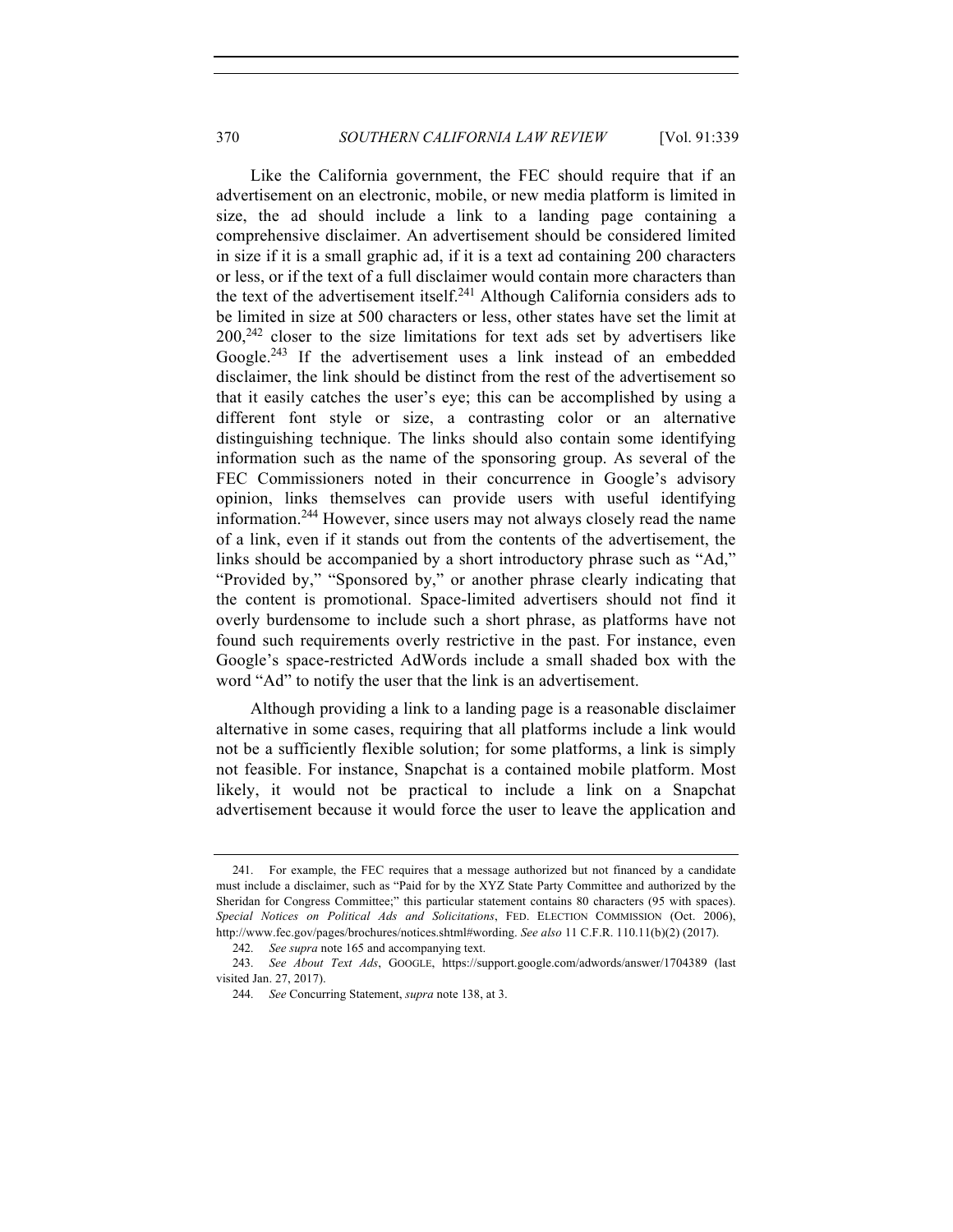go to a separate website. Given these limitations, in a revised rule the FEC should say that a rollover disclaimer is an acceptable alternative to a link for size-limited advertisements. In one of its unofficial draft opinions regarding Facebook, some FEC Commissioners indicated willingness to approve this rollover option.<sup>245</sup> The FEC should take the next step to codify this language to give advertisers more clarity and assurance when designing alternative disclaimers. Rollover disclaimers, like the kind permitted in California, would let advertisers take advantage of the creative nature of native advertising while providing sponsor information to users who hover over the contents. Such rollover disclaimers must stay visible for a particular duration: California requires that rollover disclaimers remain visible for four seconds, which offers another specific reference point for the FEC to follow.<sup>246</sup> But since some users may not realize that the advertisement has a rollover feature unless they hold their cursor over the contents, these ads should also have a short phrase like "Ad" or "Provided by," as outlined above, making the nature of the material clear to users.

To accommodate technologies that might find both a link and a rollover option impracticable—including technologies that have not yet been invented—the FEC, like California, should also include a broader statement in its rulemaking, allowing platforms to utilize other alternatives by including disclosure information through any other technological avenue that the platform chooses, so long as the content is clearly labeled as an ad and the chosen method provides users with full disclosure information, visible for at least four seconds. Offering technological platforms two specific ways of complying with disclosure requirements while also leaving the door open for companies to devise their own methods strikes a balance, protecting the public's need for information and transparency without stifling the technology sector's ability to grow, develop, and exercise creative and business choices. But in order for these alternatives to provide users with adequate notice, regardless of which option a platform and a campaign may choose, the FEC must require that advertisers make it very clear that the content is promotional by placing a small disclaimer in the content, which can be as concise as the two-letter word "Ad."

In application, a platform like Snapchat, for example, could comply with this proposed FEC rulemaking by using the broadly construed third

<sup>245.</sup> *See* Draft C, Advisory Opinion 2011-09, *supra* note 144, at 9.

<sup>246.</sup> CAL. CODE REGS. tit. 2, § 18450.4(b)(3)(G)(1) (2017).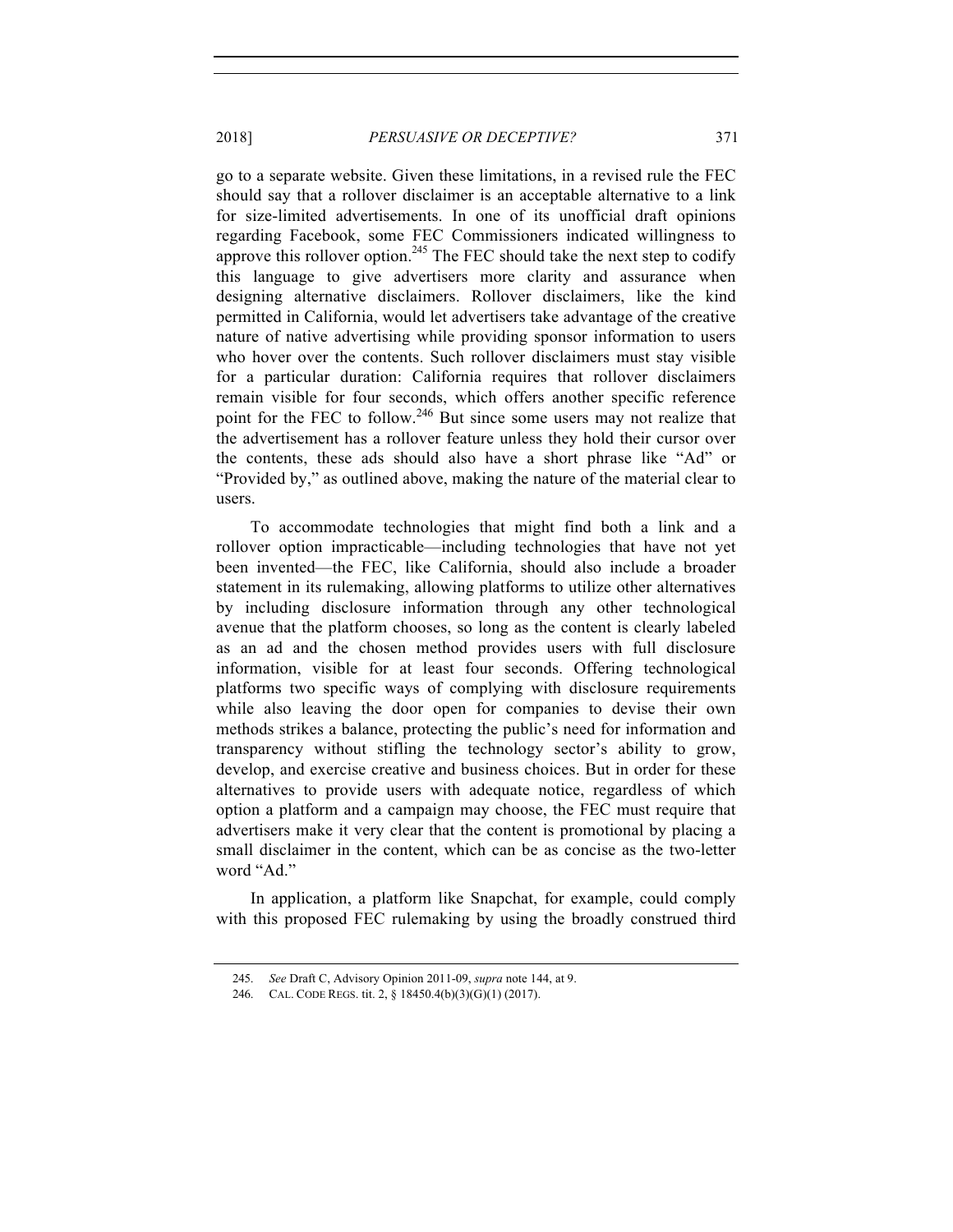option. Currently, Snapchat allows advertisers to include extra features and content, which users can access by swiping up after an advertisement finishes playing. A politician could run a video or an even more interactive promotion, like a mini-game, on the platform.<sup>247</sup> While the video plays, a small "Ad" logo would appear in the corner, alerting the user that the content is promotional. After the video ends, users could swipe up to see a full disclaimer. Video ads on Snapchat already feature a small "Ad" logo, so this requirement for political ads would not be excessively burdensome or unreasonable. Similarly, since Snapchat allows other advertisers to include more content by swiping up, it can do so for political candidates as well. Other platforms like Facebook and Google can similarly comply with the rule proposed in this Note by either adopting one of the proposed options or by creating their own solution using the flexible third alternative.

Unfortunately, to make any impactful changes, the FEC must find a way to overcome the crippling gridlock that has rendered the agency basically ineffective.<sup>248</sup> The votes on the advisory opinions discussed in Part III were largely split along party lines, with Republican-appointed Commissioners wary of imposing disclaimer requirements.<sup>249</sup> As such, any action on the part of the FEC requires moving past this internal partisan divide. Ideally, Internet platforms would be guided by the FEC in formulating reasonable solutions, but even if the FEC does not act to issue new rules in the near future, platforms should take proactive steps to be more transparent. False and misleading information is rampant on the Internet, and disclaimers are one small way to promote more transparency online.<sup>250</sup> Users are likely to reward platforms for taking proactive action since research suggests that people want more information and transparency.<sup>251</sup> Twitter already offers a model of how to incorporate disclaimers; others, like Google, Facebook, and Snapchat, could adopt similar promoted icons and use rollover features to run disclaimers. If these options are not desirable, there is no shortage of creative minds within

<sup>247.</sup> Political advertisers interested in incorporating games into their campaigns may draw upon an example from Snapchat, which partnered with Gatorade to support Serena Williams's road to her twenty-third Grand Slam victory by running a mini video game that allowed users to play a short tennis match in the role of Williams. *See Gatorade Success Story*, SNAPCHAT, https://storage.googleapis.com/ snapchat-web/success-stories/pdf/pdf\_gatorade\_snapads\_en.pdf (last visited Jan. 27, 2018).

<sup>248.</sup> *See* Heerwig & Shaw, *supra* note 6, at 1477–78; Press Release, Pub. Citizen, Roiled in Partisan Deadlock, Federal Election Commission Is Failing (2012), https://www.citizen.org/ sites/default/files/fec-deadlock-press-statement.pdf (explaining the even-numbered, bipartisan structure of the FEC, which makes it difficult for the Agency to reach a consensus on challenging matters).

<sup>249.</sup> *See supra* Part III.B.

<sup>250.</sup> *See* Rogers & Bromwich, *supra* note 7; Silverman, *supra* note 7.

<sup>251.</sup> *See Show Me the Money*, *supra* note 6, at 23–26.